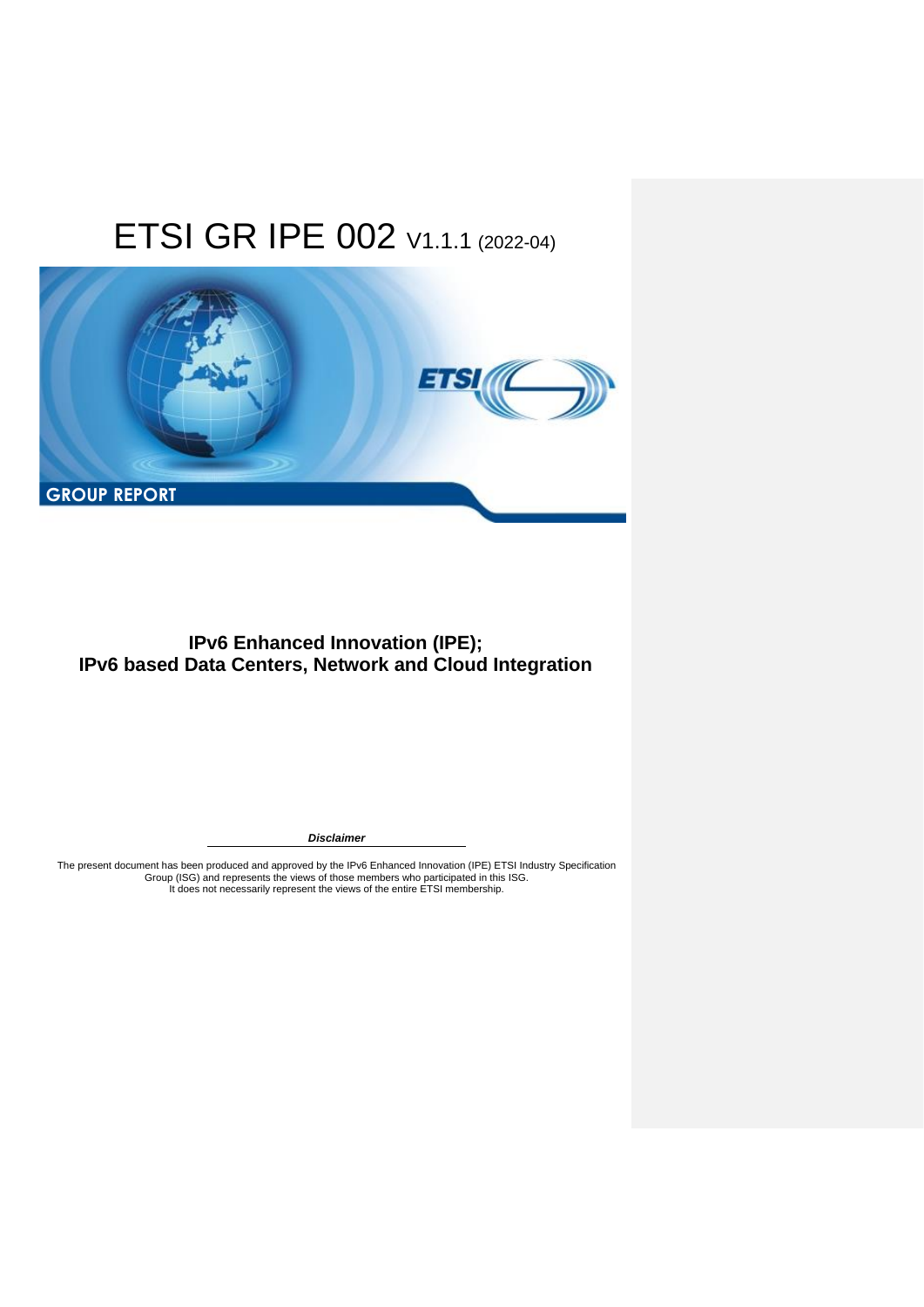Reference DGR/IPE-002

Keywords

cloud, data centres, IP, IPv6, SDN

*ETSI*

650 Route des Lucioles F-06921 Sophia Antipolis Cedex - FRANCE

Tel.: +33 4 92 94 42 00 Fax: +33 4 93 65 47 16

Siret N° 348 623 562 00017 - APE 7112B Association à but non lucratif enregistrée à la Sous-Préfecture de Grasse (06) N° w061004871

#### *Important notice*

The present document can be downloaded from: <http://www.etsi.org/standards-search>

The present document may be made available in electronic versions and/or in print. The content of any electronic and/or print versions of the present document shall not be modified without the prior written authorization of ETSI. In case of any existing or perceived difference in contents between such versions and/or in print, the prevailing version of an ETSI deliverable is the one made publicly available in PDF format at [www.etsi.org/deliver.](http://www.etsi.org/deliver)

Users of the present document should be aware that the document may be subject to revision or change of status. Information on the current status of this and other ETSI documents is available at <https://portal.etsi.org/TB/ETSIDeliverableStatus.aspx>

If you find errors in the present document, please send your comment to one of the following services: **httal.etsi.org/People/Come** 

If you find a security vulnerability in the present document, please report it through our Coordinated Vulnerability Disclosure Program:

<https://www.etsi.org/standards/coordinated-vulnerability-disclosure>

#### *Notice of disclaimer & limitation of liability*

The information provided in the present deliverable is directed solely to professionals who have the appropriate degree of experience to understand and interpret its content in accordance with generally accepted engineering or other professional standard and applicable regulations.

No recommendation as to products and services or vendors is made or should be implied.

No representation or warranty is made that this deliverable is technically accurate or sufficient or conforms to any law and/or governmental rule and/or regulation and further, no representation or warranty is made of merchantability or fitness for any particular purpose or against infringement of intellectual property rights. In no event shall ETSI be held liable for loss of profits or any other incidental or consequential damages.

Any software contained in this deliverable is provided "AS IS" with no warranties, express or implied, including but not limited to, the warranties of merchantability, fitness for a particular purpose and non-infringement of intellectual property<br>rights and ETSI shall not be held liable in any event for any damages whatsoever (including, wit for loss of profits, business interruption, loss of information, or any other pecuniary loss) arising out of or related to the use of or inability to use the software.

#### *Copyright Notification*

No part may be reproduced or utilized in any form or by any means, electronic or mechanical, including photocopying and microfilm except as authorized by written permission of ETSI. The content of the PDF version shall not be modified without the written authorization of ETSI. The copyright and the foregoing restriction extend to reproduction in all media.

> © ETSI 2022. All rights reserved.

> > *ETSI*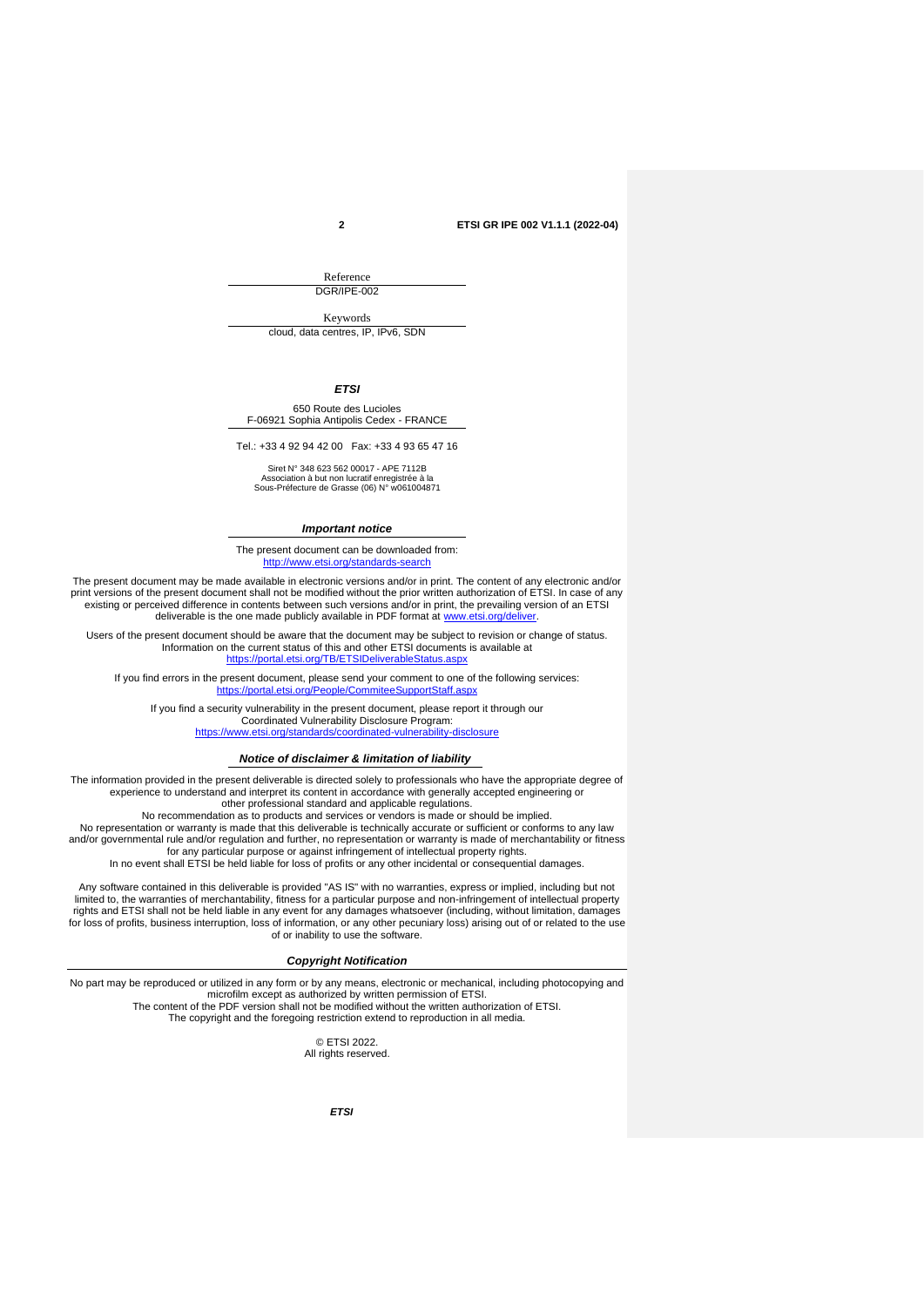$\mathbf{3}$ 

### ETSI GR IPE 002 V1.1.1 (2022-04)

# Contents

| 1              |                                                                                       |  |
|----------------|---------------------------------------------------------------------------------------|--|
|                |                                                                                       |  |
| 2<br>2.1       |                                                                                       |  |
| 2.2            |                                                                                       |  |
| 3              |                                                                                       |  |
| 3.1            |                                                                                       |  |
| 3.2            |                                                                                       |  |
| 3.3            |                                                                                       |  |
| 4              |                                                                                       |  |
| 4.1            |                                                                                       |  |
| 4.2            |                                                                                       |  |
| 4.3            |                                                                                       |  |
| 5              |                                                                                       |  |
| 5.1            |                                                                                       |  |
| 5.2<br>5.3     |                                                                                       |  |
| 5.4            |                                                                                       |  |
| 5.5            |                                                                                       |  |
| 6              |                                                                                       |  |
| 6.1            |                                                                                       |  |
| 6.2            |                                                                                       |  |
| 6.2.1<br>6.2.2 |                                                                                       |  |
| 6.2.3          | Automatic Data Centre lifecycle automation and intelligent O&M based on network-based |  |
|                |                                                                                       |  |
| $\tau$         |                                                                                       |  |
| 7.1            |                                                                                       |  |
| 7.2            |                                                                                       |  |
| 7.3<br>7.3.1   |                                                                                       |  |
| 7.3.2          |                                                                                       |  |
| 8              |                                                                                       |  |
|                |                                                                                       |  |
|                |                                                                                       |  |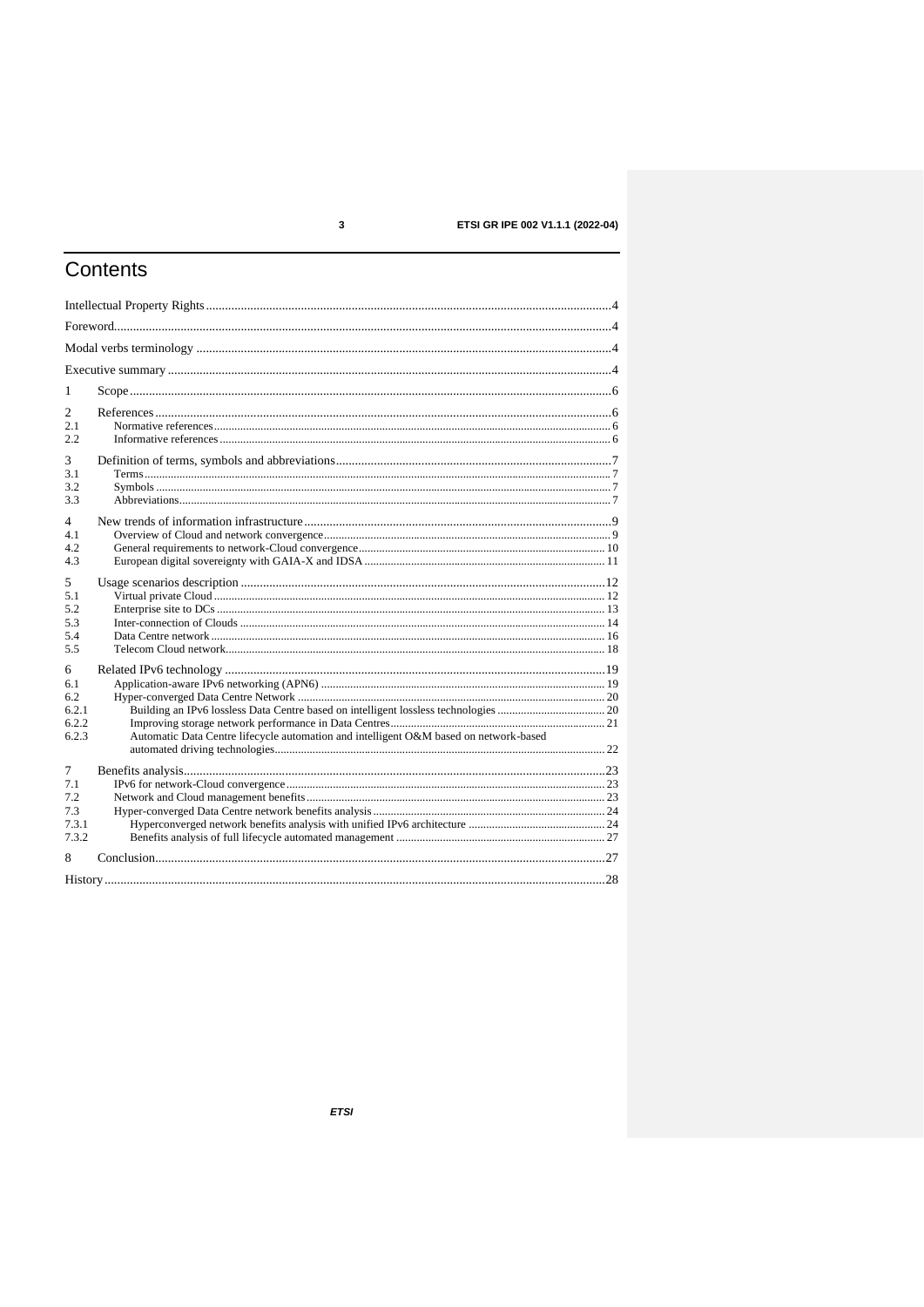## Intellectual Property Rights

#### Essential patents

IPRs essential or potentially essential to normative deliverables may have been declared to ETSI. The declarations pertaining to these essential IPRs, if any, are publicly available for **ETSI members and non-members**, and can be found in ETSI SR 000 314: *"Intellectual Property Rights (IPRs); Essential, or potentially Essential, IPRs notified to ETSI in respect of ETSI standards"*, which is available from the ETSI Secretariat. Latest updates are available on the ETSI Web server [\(https://ipr.etsi.org/\)](https://ipr.etsi.org/).

Pursuant to the ETSI Directives including the ETSI IPR Policy, no investigation regarding the essentiality of IPRs, including IPR searches, has been carried out by ETSI. No guarantee can be given as to the existence of other IPRs not referenced in ETSI SR 000 314 (or the updates on the ETSI Web server) which are, or may be, or may become, essential to the present document.

#### **Trademarks**

The present document may include trademarks and/or tradenames which are asserted and/or registered by their owners. ETSI claims no ownership of these except for any which are indicated as being the property of ETSI, and conveys no right to use or reproduce any trademark and/or tradename. Mention of those trademarks in the present document does not constitute an endorsement by ETSI of products, services or organizations associated with those trademarks.

**DECT™**, **PLUGTESTS™**, **UMTS™** and the ETSI logo are trademarks of ETSI registered for the benefit of its Members. **3GPP™** and **LTE™** are trademarks of ETSI registered for the benefit of its Members and of the 3GPP Organizational Partners. **oneM2M™** logo is a trademark of ETSI registered for the benefit of its Members and of the oneM2M Partners. **GSM**® and the GSM logo are trademarks registered and owned by the GSM Association.

### Foreword

This Group Report (GR) has been produced by ETSI Industry Specification Group (ISG) IPv6 Enhanced Innovation (IPE).

### Modal verbs terminology

In the present document "**should**", "**should not**", "**may**", "**need not**", "**will**", "**will not**", "**can**" and "**cannot**" are to be interpreted as described in clause 3.2 of th[e ETSI Drafting Rules](https://portal.etsi.org/Services/editHelp!/Howtostart/ETSIDraftingRules.aspx) (Verbal forms for the expression of provisions).

"**must**" and "**must not**" are **NOT** allowed in ETSI deliverables except when used in direct citation.

### Executive summary

The opportunity to evolve our network and Cloud infrastructure is now upon us. As enterprises choose the Cloud services to meet their business use cases, the successful integration of IPv6 [\[i.1\]](#page-5-0) as the network protocol embedded within the Network/Cloud architecture increases the performance and decreases the administrative overhead for all of the services connected and offers much more.

Today, dynamic on-demand interoperability between Cloud instances with an SDN is an achievable low-risk opportunity using IPv6 as the network protocol, employing IPv6 as designed, and not only because of the increased address space. PMTUD [\[i.2\]](#page-5-1) allows the connected hosts to fragment the packets at each host, significantly reducing the need for another piece of network infrastructure and providing clear views of End to End functionality across Cloud platforms. The present document aims Cloud to demonstrate that IPv6 network protocol is the optimum architecture required for future Network/Cloud convergence. IPv6 is the most promising network protocol prospect to support Data centre's hyper-converged architecture.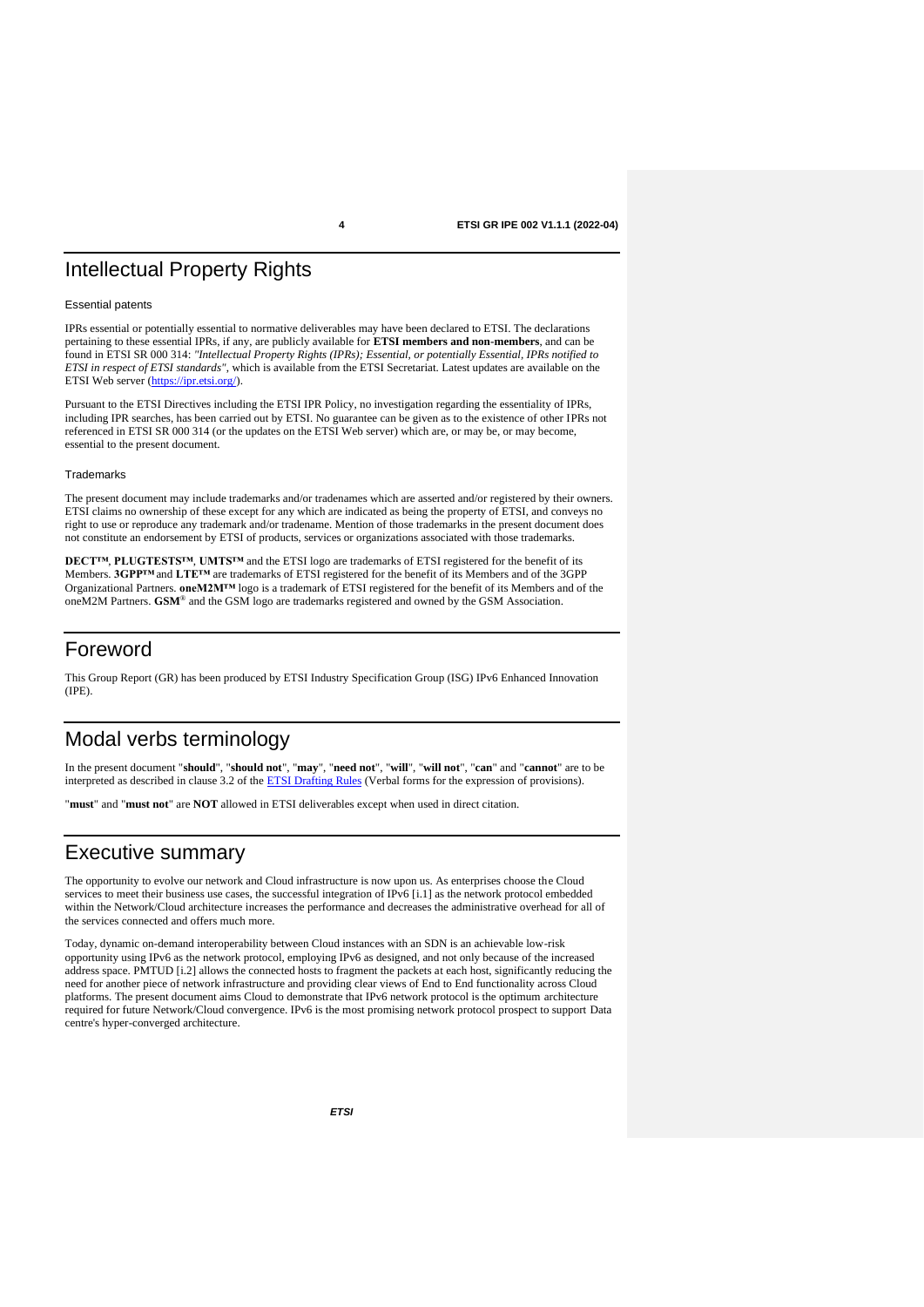Cloud computing is the delivery of computing services - including servers, storage, databases, networking, software, analytics, and intelligence - over the Internet to offer faster innovation, flexible resources, and economies of scale. Cloud services are generally hosted at a remote Data Centre managed by a Cloud Service Provider (CSP). Over the past decade, the provisioning of computing and storage capabilities through Cloud services has been widely accepted by enterprises, more and more enterprise applications evolve from local deployment to Cloud deployment.

The arrival of the Cloud era is also driving the transformation of traditional networks, Cloud service provisioning requires faster, better, and more flexible network connection services, which pose requirement to the network. Cloud and network are breaking through the boundaries and converging with each other, which is generally called network-Cloud convergence or network-Cloud integration.

From operational perspective, network-Cloud convergence refers to comprehensive integration of Cloud computing resources and network facilities, to create an integrated supply, operation, and servicing system by leveraging new CT and IT technologies. Network-Cloud convergence is not only technology change, but business transformation involving organizational structure, production process, management model, and human-resource reconstruction. In combination with other new technologies, e.g. AI, big data, and blockchain, network-Cloud, etc., network-Cloud convergence is shaping the information infrastructure comprehensively.

With the global spread and rapidly increasing adoption of Internet Protocol version six (IPv6), IPv6 become a universal network protocol for the global Internet. In addition, IPv6 also shows enhanced features such as SRv6 [\[i.4\]](#page-5-2) which allows to determine flexible end-to-end paths by encoding an ordered list of instructions, called "segments", in the form of 128-bits address. The role of IPv6 and its enhanced features in network-Cloud convergence will be discussed in combination with its specific scenarios. Network-Cloud convergence may cover multiple evolving scenarios, clause 5 of present document illustrates several typical use cases of network-Cloud convergence as below:

- 1) Virtual Private Cloud
- 2) Enterprise Site to DCs
- 3) Inter-connection of Clouds
- 4) Data Centre Network
- 5) Telecom Cloud Network

For enterprise customers, they need to enhance their competitive advantage with the multi-Cloud deployment, high-performance Cloud-edge collaboration and integrated service provisioning, pose corresponding requirements on the networking side, as in use case 1, 2, 3 and 4. However, the network also poses requirement to the Cloud system itself, as in use case 5. With SDN/NFV as the basic architecture, operators can build a simple, automatic, and intelligent network based on Cloud, so the network can quickly and flexibly adjust resources for service innovation. Telecom Cloud is an extension of traditional network functions, it has higher and more strict requirements than traditional IT systems in terms of real-time, large capacity, and latency.

Clause 6 covers related technologies of network-Cloud convergence, the first one is application-aware IPv6 network (APN) [\[i.4\]](#page-5-2). To facilitate service provisioning, perform fine-granularity traffic steering and network resource adjustment, APN uses the programmable space of IPv6 data message Extension Headers, such as Hop-by-Hop Options Header and Segment Routing Header, to carry related application-aware information. The second one is about Hyper-converged Data Centre network, which includes building an IPv6 lossless Data Centre based-on intelligent lossless technologies and improving storage network performance in Data Centres.

Clause 7 discusses Technology advantage of IPv6, network management and Cloud, hyper-converged Data Centre network and conclusions in clause 8.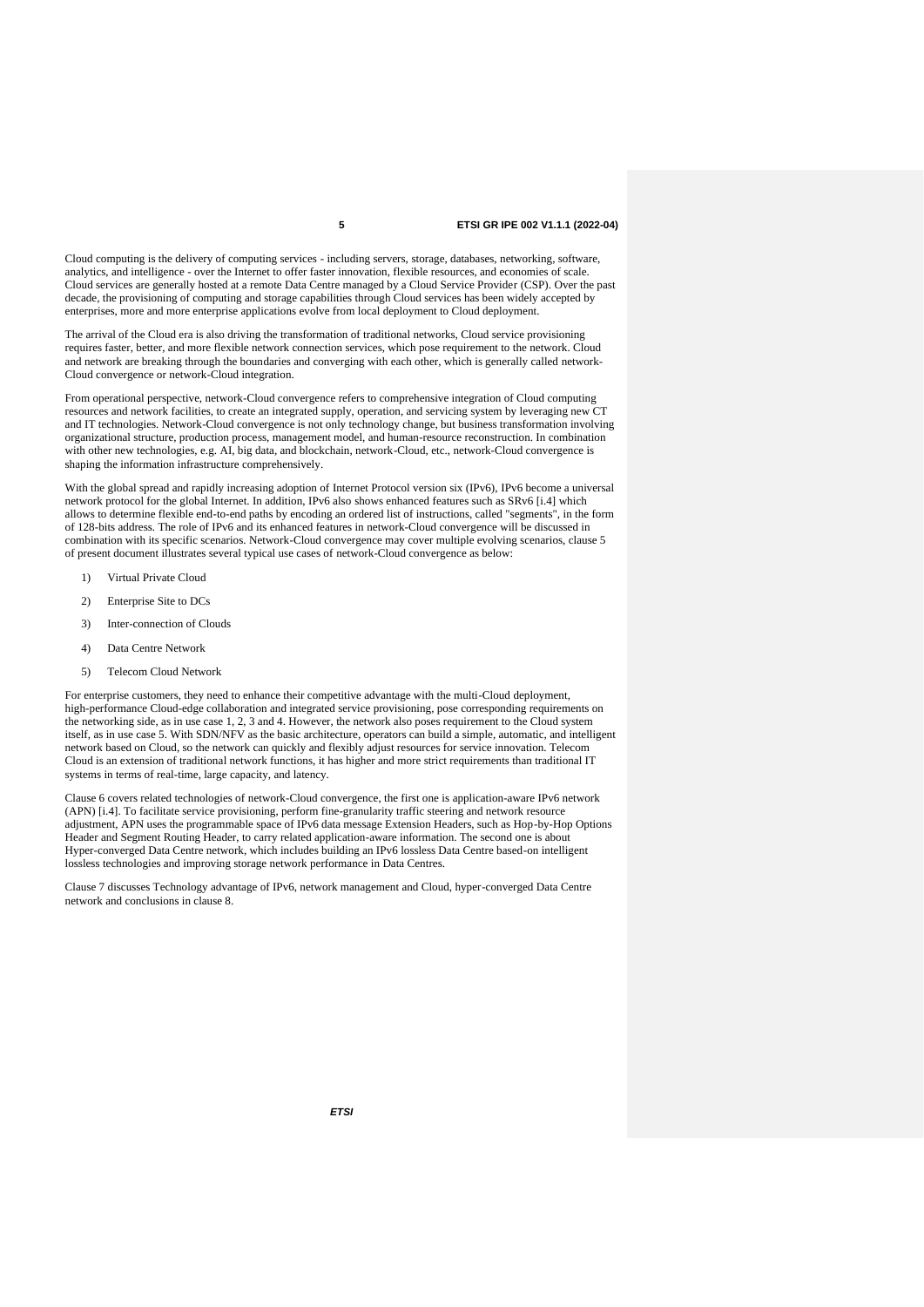### 1 Scope

The present document discusses the following network-Cloud integration use cases which may or will adopt IPv6 as its basic network protocol.

- Virtual private Cloud Clause 5.1
- Enterprise site to DCs Clause 5.2
- Inter-connection of Clouds Clause 5.3
- Data centre network Clause 5.4
- Telecom Cloud network Clause 5.5

Each clause provides the description, architecture and requirements, etc.

Every use case is briefly discussed, requiring a working knowledge of IPv6. Clause 6 introduces the related IPv6 technologies which are related to network and Cloud integration. Clause 7 and clause 8 give the benefit analysis of IPv6 for the network-Cloud integration and conclusions of the present document.

### 2 References

### 2.1 Normative references

Normative references are not applicable in the present document.

### 2.2 Informative references

References are either specific (identified by date of publication and/or edition number or version number) or non-specific. For specific references, only the cited version applies. For non-specific references, the latest version of the referenced document (including any amendments) applies.

NOTE: While any hyperlinks included in this clause were valid at the time of publication, ETSI cannot guarantee their long-term validity.

The following referenced documents are not necessary for the application of the present document but they assist the user with regard to a particular subject area.

- <span id="page-5-0"></span>[i.1] IETF RFC 8200: "Internet Protocol, Version 6 (IPv6) Specification".
- <span id="page-5-1"></span>[i.2] IETF RFC 4821: "Packetization Layer Path MTU Discovery".
- [i.3] IETF RFC 8402: "Segment Routing Architecture".
- <span id="page-5-2"></span>[i.4] IETF draft-li-apn-framework-04: "Application-aware Networking (APN) Framework".
- <span id="page-5-3"></span>[i.5] NIST SP 800-145: "A NIST definition of Cloud computing".
- <span id="page-5-4"></span>[i.6] NIST SP 500-292: "Recommendations of the National Institute of Standards and Technology".
- <span id="page-5-5"></span>[i.7] GAIA-X: "Driver of digital innovation in Europe featuring the next generation of data infrastructure", Federal Ministry for Economic Affairs and Energy (BMWi) May 2020.
- <span id="page-5-6"></span>[i.8] IDSA, International Data Spaces Association.
- NOTE: Available at [https://internationaldataspaces.org/.](https://internationaldataspaces.org/)
- <span id="page-5-7"></span>[i.9] GAIA-X.
- NOTE: Available at [https://www.data-infrastructure.eu/GAIAX/Navigation/EN/Home/home.html.](https://www.data-infrastructure.eu/GAIAX/Navigation/EN/Home/home.html)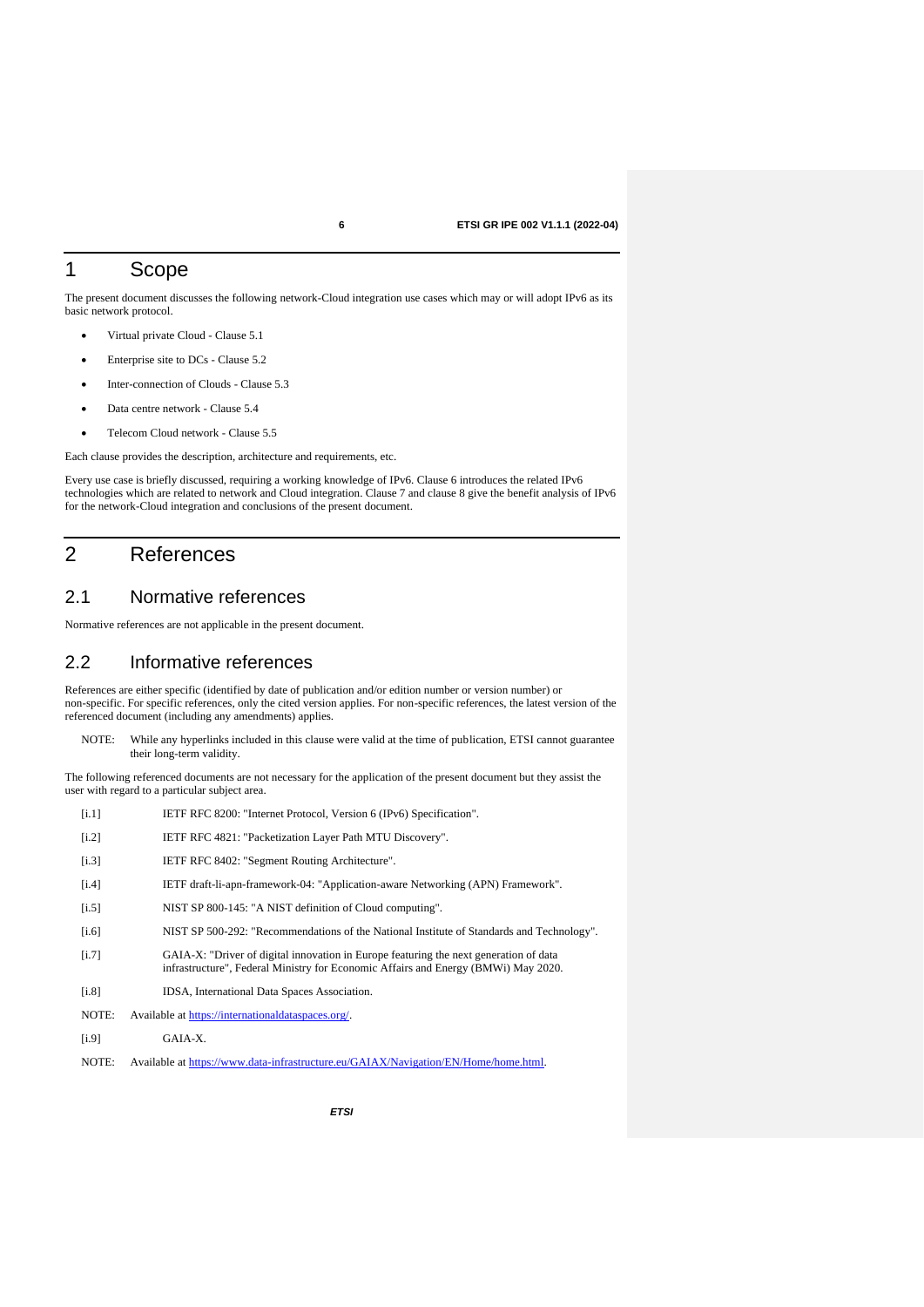<span id="page-6-3"></span><span id="page-6-2"></span><span id="page-6-1"></span><span id="page-6-0"></span>

| [i.10] | IDSA: "Reference Architecture Model", Version 3.0, Fraunhofer ISST, April 2019.                                                                             |
|--------|-------------------------------------------------------------------------------------------------------------------------------------------------------------|
| [i.11] | DIN SPEC 27070: "Reference architecture of a security gateway for the exchange of industry data<br>and services", IDSA, February 2020.                      |
| [i.12] | GAIA-X: "Technical architecture", Federal Ministry for Economic Affairs and Energy (BMWi),<br>Release, June 2020.                                           |
| [i.13] | IETF RFC 6071: "IP Security (IPsec) and Internet Key Exchange (IKE) Document Roadmap".                                                                      |
| [i.14] | IETF RFC 4193: "Unique Local IPv6 Unicast Addresses".                                                                                                       |
| [i.15] | Recommendation ITU-T Y.3322: "The functional architecture and implementations of S-NICE<br>(Software defined Network Intelligence Capability Enhancement)". |
| [i.16] | IETF RFC 4443: "Internet Control Message Protocol (ICMPv6) for the Internet Protocol<br>Version6 (IPv6) Specification".                                     |

## <span id="page-6-6"></span><span id="page-6-5"></span><span id="page-6-4"></span>3 Definition of terms, symbols and abbreviations

### 3.1 Terms

For the purposes of the present document, the following terms apply:

**internet:** collection of networks which attach to a variety of computing and communications devices

**Internet:** worldwide collection of networks on which the World Wide Web is based

**GAIA-X:** federated and secure data infrastructure establishing an ecosystem in which data is made available, collated, and shared in a trustworthy environment

**Orchestration:** method of automating individual equipment configurations as well as large numbers of network equipment configurations in real time

Point of Presence (PoP): physical location reserved for different carrier's circuit interconnect and termination equipment for rapid interconnection of fibre services between the different vendors

**Quality of Experience (QoE):** measurement of the delight or annoyance of a customer's experiences with a service

**Quality of Service (QoS):** description or measurement of the overall performance of a service

**Segment Routing (SR):** source-based routing technique that simplifies traffic engineering and management across network domains by steering packets through an ordered list of instructions to realize end-to-end policy without creating any per-flow state in the network

**Virtual Private Cloud (VPC):** a logical isolated area composed Cloud of the Cloud's computation, storage and network with the associated routing and security rules

### 3.2 Symbols

Void.

### 3.3 Abbreviations

For the purposes of the present document, the following abbreviations apply:

| AI         | Artificial Intelligence               |
|------------|---------------------------------------|
| <b>APN</b> | Application-aware Networking          |
| BRAS       | <b>Broadband Remote Access Server</b> |
| CE         | Customer Edge                         |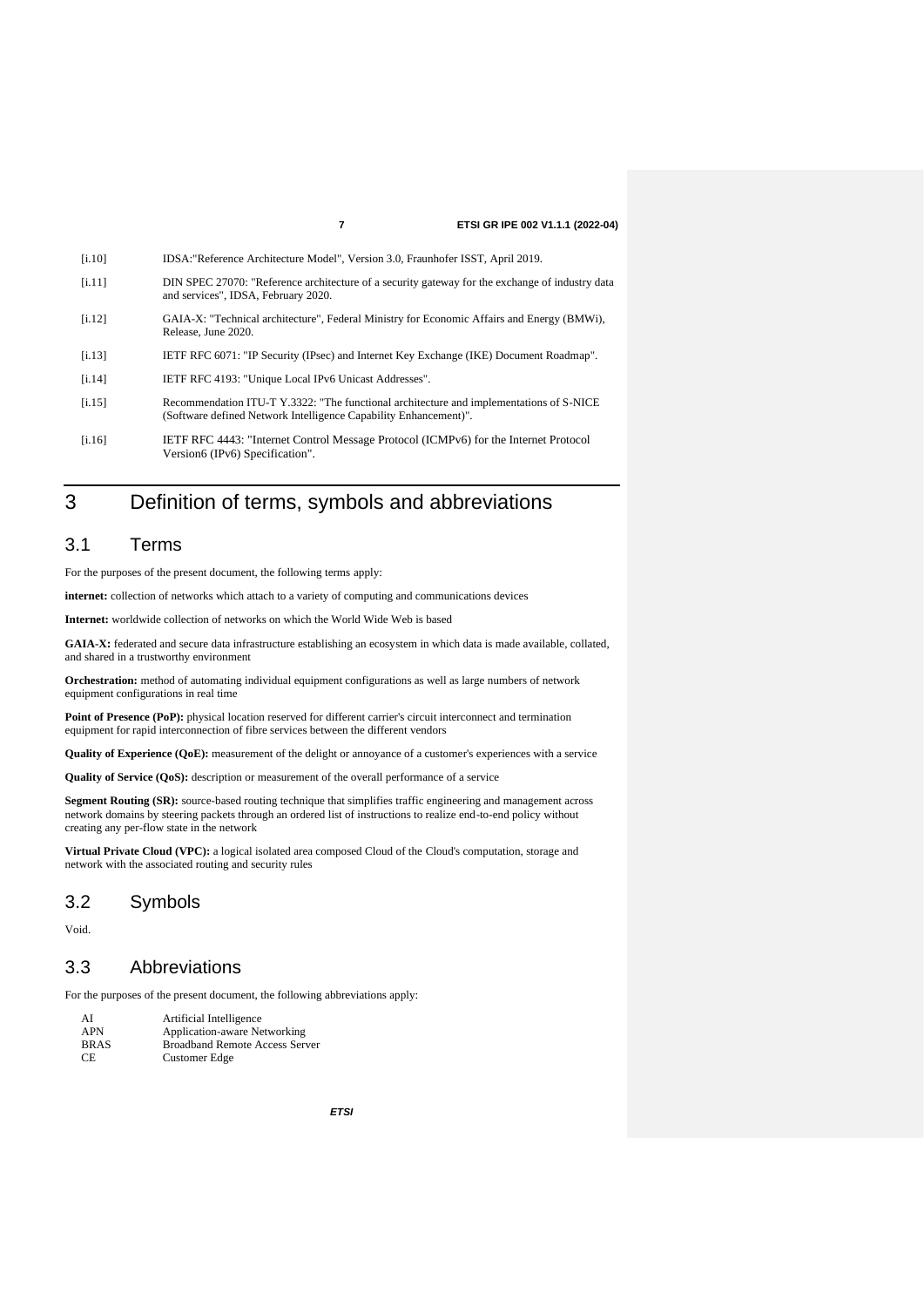| CPE               | <b>Customer Premise Equipment</b>            |
|-------------------|----------------------------------------------|
| CSP               | Cloud Service Provider                       |
| СT                | <b>Communication Technology</b>              |
| DC                | Data Centre                                  |
| DCI               | Data Centre Interconnect                     |
| DNS               | Domain Name System                           |
| ECMP              | Equal Cost Multi-Path                        |
| ECN               | <b>Explicit Congestion Notification</b>      |
| FC                | <b>Fibre Channel</b>                         |
| FTP               | File Transfer Protocol                       |
| GW                | Gateway                                      |
| HPC               | High-Performance Computing                   |
| HTTP              | Hyper Text Transfer Protocol                 |
| IaaS              | Infrastructure as a Service                  |
| IΒ                | InfiniBand                                   |
| <b>ICMP</b>       | <b>Internet Control Message Protocol</b>     |
| <b>IDSA</b>       | <b>International Data Spaces Association</b> |
| <b>IETF</b>       | Internet Engineering Task Force              |
| IFIT              | In-situ Flow Information Telemetry           |
| IP                | <b>Internet Protocol</b>                     |
| IPsec             | <b>Internet Protocol Security</b>            |
| IPv4              | <b>Internet Protocol version 4</b>           |
| IP <sub>v</sub> 6 | Internet Protocol version 6                  |
| ISP               | <b>Internet Service Provider</b>             |
| IT                | <b>Information Technology</b>                |
| MAN               | Metropolitan Area Network                    |
| MPLS              | Multi-Protocol Label Switching               |
| MSP               | Managed Service Provider                     |
| NAT               | <b>Network Address Translation</b>           |
| NΕ                | Network Element                              |
| NFV               | <b>Network Functions Virtualization</b>      |
| NIC               | Network Interface Card                       |
| <b>NVMe</b>       | Non-Volatile Memory express™                 |
| NVMe-oF           | NVMe over Fabric                             |
| 0&M               | Operations and Management                    |
| OS                | <b>Operating System</b>                      |
| PaaS              | Platform as a Service                        |
| PЕ                | Provider Edge                                |
| PMTU              | Path Maximum Transmission Unit               |
| PMTUD             | <b>PMTU Discovery</b>                        |
| PoP               | Point of Presence                            |
| QoE               | Quality of Experience                        |
| QoS               | Quality of Service                           |
| RDMA              | Remote Direct Memory Access                  |
| RoCE              | RDMA over Converged Ethernet                 |
| SaaS              | Software as a Service                        |
| <b>SATA</b>       | Serial Advanced Technology Attachment        |
| SDN               | Software Defined Network                     |
| SD-WAN            | Software Defined Wide Area Network           |
| SFC               | Service Function Chain                       |
| SLA               | Service Level Agreement                      |
| <b>SNMP</b>       | Simple Network Management Protocol           |
| эκ                | Segment Routing                              |
| SR <sub>v</sub> 6 | Segment Routing for IPv6                     |
| SSD               | Solid State Disk                             |
| TCP               | <b>Transmission Control Protocol</b>         |
| ToR               | Top of Rack                                  |
| <b>UDP</b>        | User Datagram Protocol                       |
| <b>ULA</b>        | <b>Unique Local Address</b>                  |
| V2X               | Vehicle to Everything                        |
| <b>VIP</b>        | Very Important Person                        |
| <b>VPC</b>        | Virtual Private Cloud                        |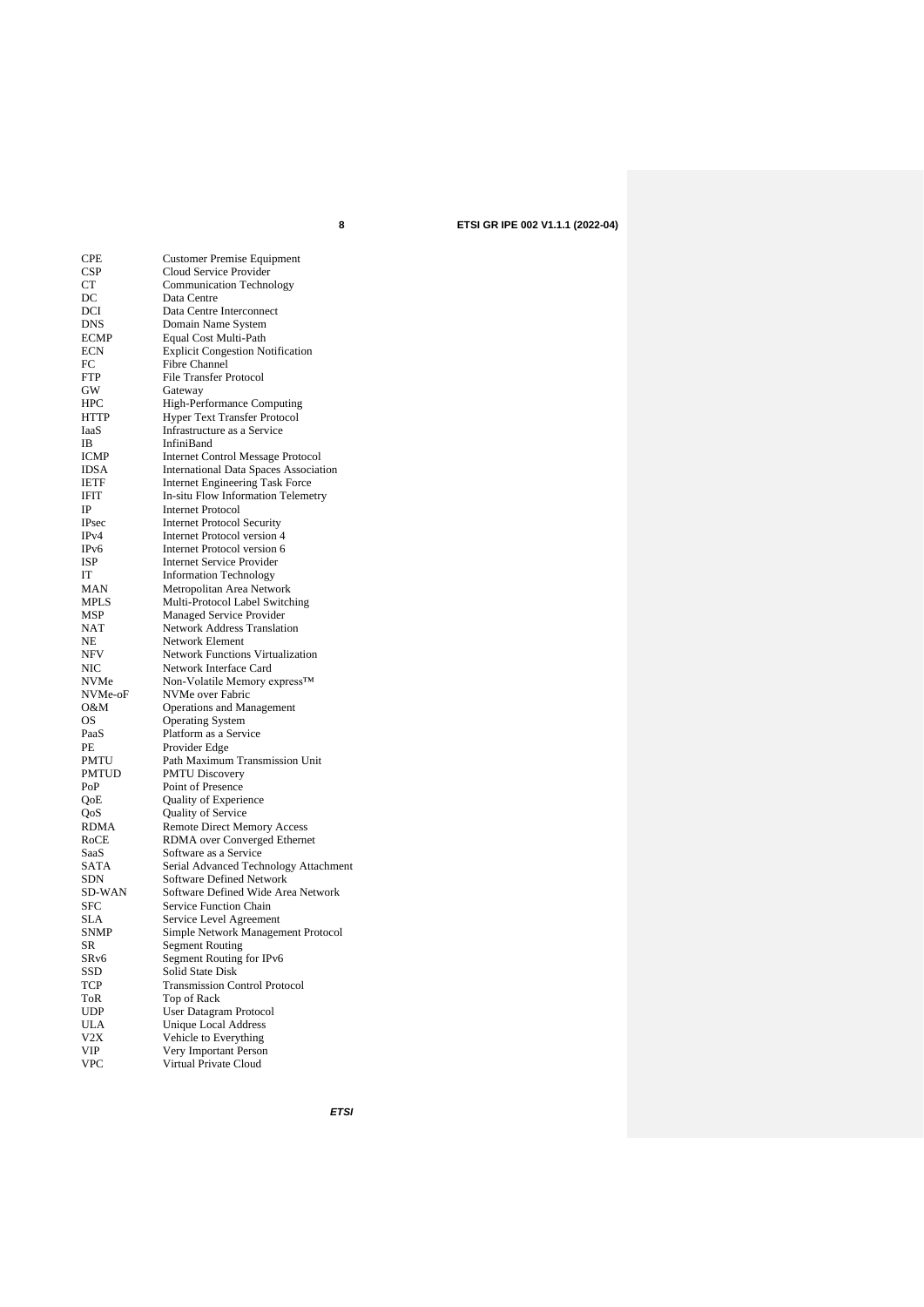| <b>VPLS</b> | Virtual Private LAN Services          |
|-------------|---------------------------------------|
| <b>VPN</b>  | Virtual Private Network               |
| VXLAN       | Virtual eXtensible Local Area Network |
| <b>WAN</b>  | Wide Area Network                     |
|             |                                       |

### 4 New trends of information infrastructure

### 4.1 Overview of Cloud and network convergence

With the rapid growth of the digital economy enabled by the Internet, enterprises do not have sufficient internal computing resources and infrastructure to support their own growth. Traditional acquisition, installation and commissioning of on-premise Information Technology can take months with impacts on projects and potential customers.

Data Centres were initially developed to house large mainframe computers used mainly to run batch workloads and upgraded in second time adding interactive capabilities. Modems were added to these systems to allow remote management and maintenance, performed by a centralized IT group. As the size and cost of IT systems decreased and the processing power grew exponentially, the need for large Data Centres reduced. The new 32-bit and 64-bit based computer systems using Virtual Machines allowed multiple customers workloads to be run on a common cluster of servers. Since the management of IT resources is not the core business of the enterprise using them, the management could be outsourced to MSPs allowing the company to concentrate on their products and services.

Managed Service Providers developed IT services that could be sold to companies reducing their infrastructure investments by paying a monthly fee to get the infrastructure as a service from the MSP.

In the late nineties, a large retail e-commerce site, decided that what they had developed for themselves could be sold to the marketplace so they could get a return on their web-based IT investments. That contributed significatively to jump start the Cloud Provider industry.

Cloud computing is a model enabling ubiquitous, convenient, on-demand network access to a shared pool of configurable computing resources (e.g. networks, servers, storage, applications, and services) that can be rapidly provisioned and released with minimal management effort or service provider interaction [\[i.5\]](#page-5-3). This Cloud model has five basic characteristics: on-demand self-service, broad network access, resource pooling, rapid elasticity, and measured service. Cloud computing provides three kinds of service modes including SaaS, PaaS, and IaaS. Cloud Provider acquires and manages the computing infrastructure required for providing the services, runs the Cloud software that provides the services, and makes arrangement to deliver the Cloud services to the Cloud Consumers through network access [\[i.6\]](#page-5-4).

In traditional networks, network-Cloud integration is only implemented at the commercial level. Cloud and network are independent with each other in planning, construction and operation products. The carrier network is not business-oriented, but just connected. The value lies in connecting the Cloud and cannot provide one-stop services of the Cloud network. Driven by the boom of Cloud computing, the network needs to be built around the Cloud and the network architecture is optimized with the concept of Cloud computing. Network resources can be dynamically and flexibly scheduled and allocated according to service needs and granting proper quality of experience to the user of the service. This new change is called the network-Cloud convergence.

Since the beginning, network-Cloud convergence revolves around the basic resource layer of Cloud network and constantly advances and deepens from intra-Cloud, inter-Cloud and Cloud access to multi-Cloud collaboration and network-Cloud-edge-terminal collaboration.

In the first implementations, network-Cloud convergence occurred in the intra-Cloud network (in DC). To meet the demand for high-frequency and fast transmission of massive data brought by Cloud services, Leaf-Spine/Clos architecture and large layer-2 network technology were introduced to integrate the capability of network in DC and Cloud seamlessly.

Along with the dramatic increase of inter-DC traffic, the focus of network-Cloud convergence shifts to inter-Cloud networks, i.e. Data Centre Interconnection. The efficient transport and fast forwarding of east-west traffic between Data Centres is implemented by deploying large-capacity, non-blocking and low-latency DCI networks.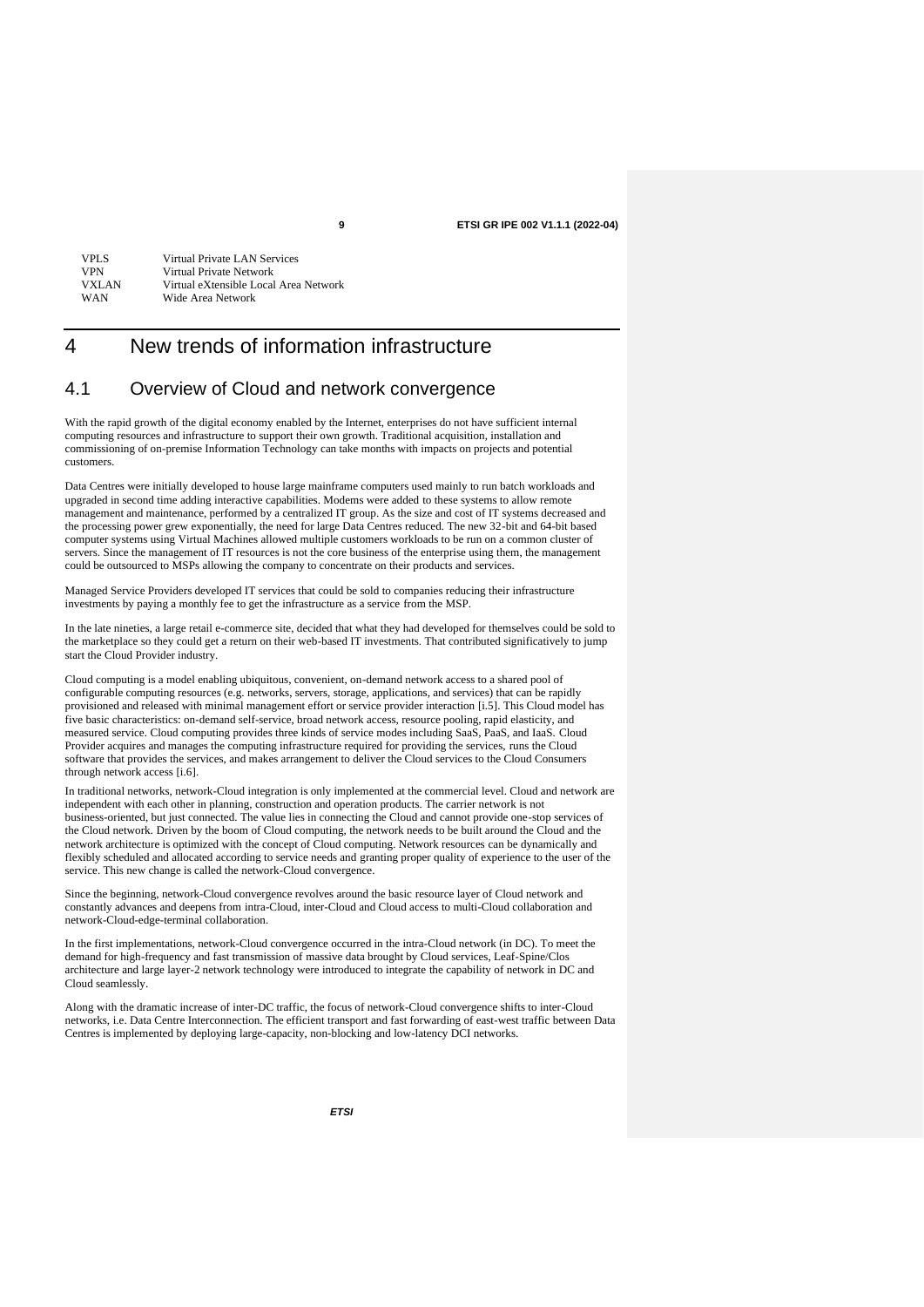While more and more applications of enterprise shifting to the Cloud, Cloud access set new requirements becoming a fundamental part of the whole service. Some new type of networking technology, with SD-WAN as the representative, through a software-defined way, enables simple, flexible and low-cost Cloud access.

With the improvement of real-time and interactive demands of services, it is hard for the traditional centralized Cloud deployment to meet the high-performance requirements of services like V2X and industrial Internet, the performance and service availability needs to be improved using multi-Cloud collaboration, Cloud-edge collaboration, and even Cloud-network-edge collaboration.

### 4.2 General requirements to network-Cloud convergence

Network-Cloud convergence is not only driven by technological advancement, but the changing requirements of customers. Enterprise customers need to enhance their competitive advantage with the multi-Cloud deployment, highperformance Cloud-edge collaboration, integrated service provisioning. Although network and Cloud begin to converge, their role in this process are quite different, the Cloud will gradually become the centre of infrastructure and the network will be the foundation. Accordingly, the planning of the network of operators will follow the requirements of the Cloud, which can be illustrated in the following dimensions:

- Network performance: Refers to the network coverage, network bandwidth and other parameters, which are influenced by the following factors:
	- Network coverage: Wired/wireless network coverage, which meets the expansion and range of the Cloud to the edge, ensuring "where there is Cloud, there is a network".
	- Network bandwidth: Sufficient network bandwidth assurance and flexible bandwidth adjustment capability, which may be invoked by Cloud application instance at any time.
- 2) Network availability: Refers to the ability of the network to provide reliable and stable connection to the Cloud application, with SLA assurance and differentiation assurance:
	- SLA assurance: Quality of definiteness provided that matches the service, especially providing highquality assurance for high-level services to meet customer's specific requirements for network quality.
	- Differentiation assurance: The quality of network provides differentiated connection service for the Cloud applications and realizes multiple levels of service through technologies such as multi-layer redundancy and backup, multiple routing, QoS mechanism and dynamic resource scheduling.
- 3) Network intelligence: Refers to the capabilities that can autonomously decide and take action to meet the flexible and changing demands of the Cloud:
	- Elastic scalability: The network coverage, bandwidth and other performance may be adjusted and scaled up/down as needed to meet the customer and service requirements.
	- Rapid fault discovery and automatic traffic switching: The fault may be quickly located. The loads may be switched automatically to ensure stable network performance and avoid the degradation of customer experience.
	- Dynamic optimisation of E2E network resources: Network resources may be dynamically optimized in real time according to the Cloud service demands, user access and other factors.
- 4) Flexible adaptability: The network capability services can be configured and terminated in a one-stop manner, with the type, function and performance of the services capable of being easily modified and changed:
	- Rapid provision: Starting from the demand of Cloud, automate the deployment and opening of network resources, and realize the integrated provision of Cloud network resources, saving the service provision time to the greatest extent.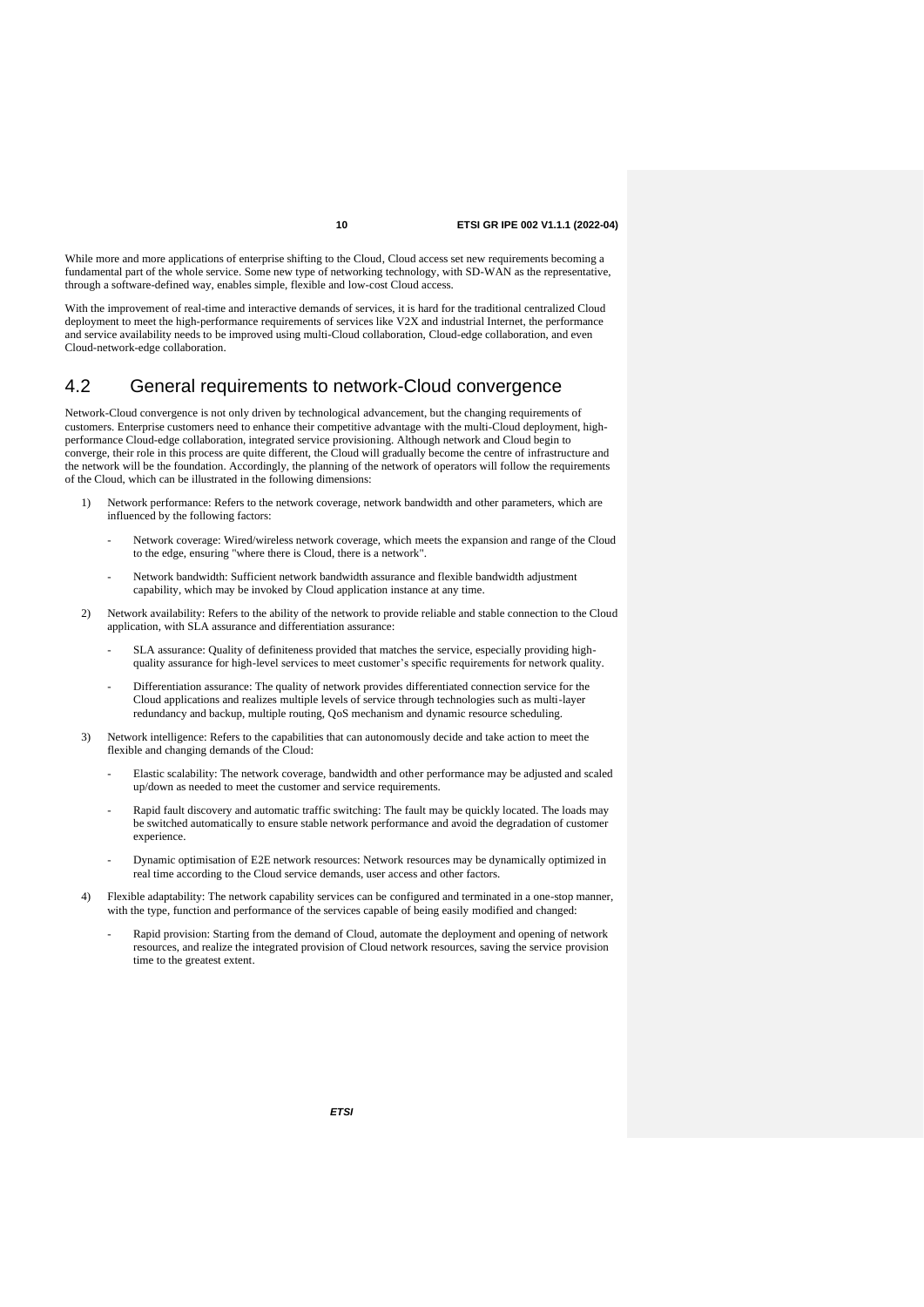Network-Cloud convergence may cover multiple evolving scenarios, e.g. virtual private Cloud, enterprise to DC, inter-connection of Clouds and data-centre networks. In addition, the operators' network is being virtualized gradually to guarantee service agility, instantly scale capacity and performance to demand. The description of networkconvergence use cases is mainly done in clause 5.

Clause 5.1 describes the virtual private Cloud, including its definition, architecture and benefit of IPv6 as a new network technology. Clause 5.2 analyses enterprise site to DC connectivity, which requires operators to quickly and agilely connect from the enterprise site to DC. For achieving e2e QoS in a hybrid-Cloud environment, the connectivity has to be able to select the path matching the target SLA and having the ability to scale according to service-based criteria. Since enterprise may place their data in multiple Cloud pools, operators need to provide inter-Cloud connections between Cloud pools operated by the same Cloud provider or different Cloud providers. Clause 5.3 illustrates the architecture and general requirements of the inter-connection of Clouds. Clause 5.4 illustrates data-centre networks, in particular its components, including intra-DC and inter-DC network, are discussed. Clause 5.5 examines the telecom-Cloud network with the intends to build new networks that can quickly and flexibly adjust resources for service innovation. The clause introduces the network element virtualization, network architecture change and the newgeneration O&M system to optimize service and business processes.

### 4.3 European digital sovereignty with GAIA-X and IDSA

In 2019 the European Union launched GAIA-X whose origin stems from the German Federal Government to create the next generation of data infrastructure for Europe, its companies and its citizens. This infrastructure needs to meet the highest standards in terms of digital sovereignty and aims to foster innovation. The targeted infrastructure is regarded as the cradle of an ecosystem, where data and services can be made available, collated and shared in a trusted environment. The goal was to establish a more robust framework in 2020 and to launch the very first use cases by 2021 [\[i.7\]](#page-5-5)

The International Data Spaces Association (IDSA) [\[i.8\]](#page-5-6) had earlier in 2019 defined a reference architecture and a global standard for creating and operating virtual data spaces. The International Data Spaces Architecture is based on commonly recognized data governance models facilitating secure exchange and easy linkage of data within business ecosystems. This architecture and components correspond to the requirements of GAIA-X.

Europe's plan for digital sovereignty uses two main axes. The first one is Cloud sovereignty, in order to have Cloud services that comply with European regulation. The solution for this sovereign Cloud infrastructure hinges on the federation of European Cloud services along the GAIA-X Association [\[i.9\]](#page-5-7). The second one is data sovereignty with the goal of being able to safely share data among participants in a consortium, the foundation of which will be the IDSA's reference architecture model [\[i.10\]](#page-6-0).

IDSA is an initiative driven by the German Industry 4.0 companies and firmly backed by the German Federal Government. Against the idea that competition diminishes trust and damages relationships, normally trust and competition go hand in hand [\[i.11\]](#page-6-1).

IDSA's Reference Architecture provides an abstract "business view" description of the roles a participant can play in the Data Spaces [\[i.10\]](#page-6-0). "Core Participant" roles are roles assumed by organizations that own, provide and/or consume or use data in the data space. These roles include Data Owner, Data Provider, Data Consumer and Data Application Provider.

They also issue certificates to core software components (e.g. Connectors) that are to be deployed in the data space. To securely exchange and share data in an IDSA-compliant data space, any participant deploys a technical component called the Industrial Data Space Connector. A Connector can be an Internal Connector that runs within a participating organization or an External Connector that executes data exchange between participating organizations. The requirements to be met by a Connector for cross-company exchange of industrial manufacturing data are specified in [\[i.11\]](#page-6-1).

GAIA-X focuses on providing a trusted infrastructure to allow secure and sovereign data exchanges by certifying its nodes and actors and by relying on verifiable claims done by nodes. A high-level overview of the GAIA-X Architecture [\[i.12\]](#page-6-2) with its major elements and functions is provided in figure 1.

**Field Code Changed**

**Field Code Changed**

**Field Code Changed**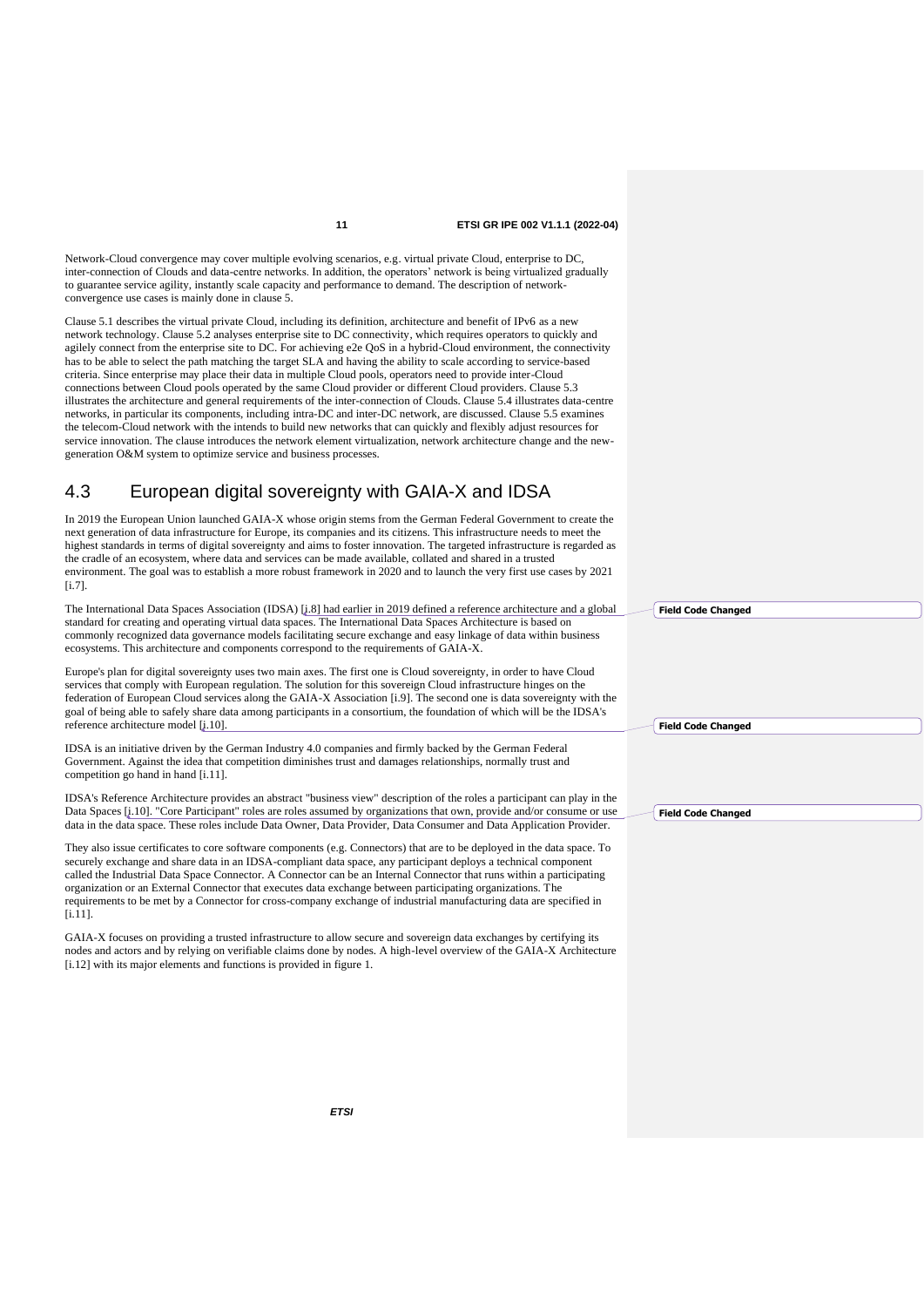The GAIA-X ecosystem as a whole is structured into:

- The Infrastructure Ecosystem in which activity is focused on providing or consuming infrastructure services that are primarily represented by the Asset called Node in GAIA-X. It includes infrastructure components to store, transfer and process data. Stakeholders involved in this ecosystem include Cloud service providers, network providers, and (edge) Cloud providers.
- The Data Ecosystem that supports Data Spaces and the building of smart services in industry verticals. The main Asset is Data.



**Figure 1: High-level view of the GAIA-X architecture**

In short, IDSA defines a federated technical architecture that aims to guarantee data security and protection for all involved participants. It establishes mutual trust among them and ensures data sovereignty for all data providers. Therefore, the data space concepts and components proposed by IDSA are used to support the federated and interoperable infrastructure that the European project GAIA-X aims to address [\[i.13\]](#page-6-3).

In Europe the data regulation is set in the Data Governance Act and Data Act. GAIA-X is at the heart of the coordination: to provide use cases and technical architectures for European common dataspace for the data stream; to supply federation and interoperability for the European alliance for industrial data, Edge and Cloud for the Cloud stream. Whether it is GAIA-X or IDSA, both approaches rely on a federation approach.

### 5 Usage scenarios description

### 5.1 Virtual private Cloud

A virtual private Cloud is a Cloud service that enables enterprises to build their own private Cloud computing environment based on the shared public Cloud infrastructure. A virtual private Cloud creates an isolated, user-independently configured and managed Virtual network environment for Cloud servers, Cloud containers, Cloud databases and other resources, so as to improve the security of resources on the Cloud and simplify users' network deployment.

VPC logical isolation is achieved using virtual network capabilities and security features that give enterprise customers fine-grained control over which IP addresses or applications can access to specific resources. Users can define security group, VPN, IP address segment, bandwidth and other network features in VPC, and easily manage and configure the internal network through VPC to achieve safe and fast network changes. At the same time, users can customize the access rules of elastic Cloud servers within and between security groups to strengthen the security protection of elastic Cloud servers.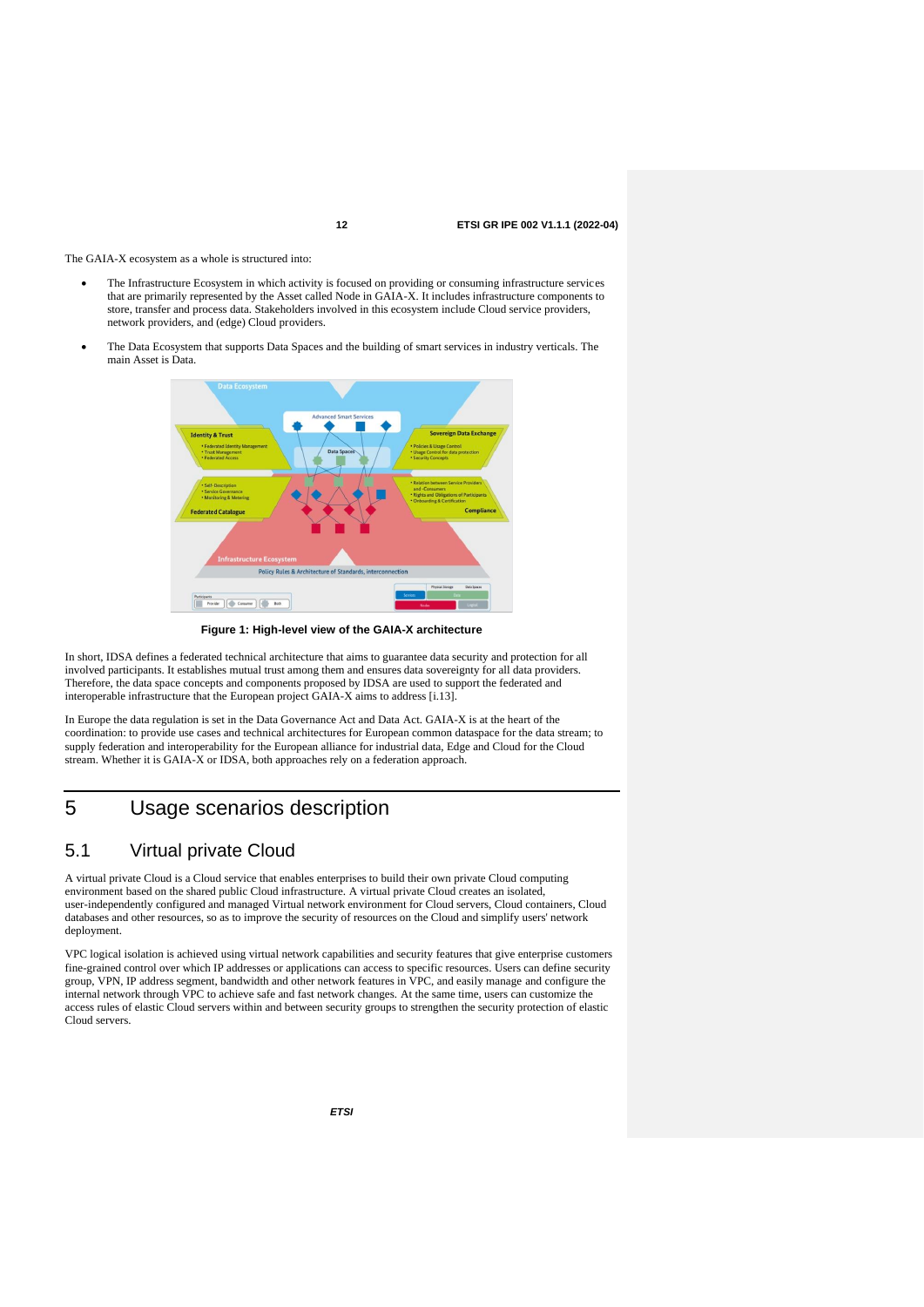There are two application scenarios as follows:

• Dedicated Cloud Network

Users can define the network and create subnets that manage the elastic compute services network planes. Subnets support IP address management and the DNS service. VPCs are completely isolated, while users can configure access rules to enable communication between subnets. In addition, VPC provides advanced security features, such as security groups and network access lists, in order to help control access to resources in their VPCs.

**Internet Access** When the resources deployed on the VPC need to access the Internet or provide external services, the elastic compute services need to be configured with public network IP addresses to achieve Internet connection.

The most obvious change that IPv6 brings to Cloud computing is its huge pool of addresses which not only solves the serious problem of running out of addresses and brings advantages such as NAT avoidance for virtual hosts that need communications with the public Internet. The ubiquity of IPv4 and the exhaustion of addresses lead to the wide use of network translator in Cloud computing. Virtual machine instances are not configured with unique, routable IP addresses, but rather use NAT mechanism to map routable IP addresses to virtual private Cloud. Therefore, the failure to establish proper end-to-end connections with Cloud services or virtual severs rented in the Cloud may affect the security, confidentiality, and integrity of data stored in the Cloud, as well as the functions of IPSec [\[i.14\]](#page-6-4). Proper protection of virtual private Cloud can be offered through IPv6 deployment in which support for IPSec is mandatory and can function at its fullest. For the scenario of VPC, some virtual host may not adopt global unicast IPv6 addresses since they only need to communicate within the VPC and do not have the need to communicate with the public Internet. In this case, another kind of IPv6 address, the ULA [\[i.15\]](#page-6-5) can be used to identify each host within VPC. ULA is a unicast address type and is limited to the fc00::/7 prefix, its purpose in IPv6 is analogous to IPv4 private network addressing.

Besides, IPv6 provides multiple addresses for each interface, link-local, global-unicast and ULA, which is different from the "each interface address" addressing scheme in IPv4. It offers various ways of host and network management methods and streamlines address management.



**Figure 2: Virtual private Cloud**

### 5.2 Enterprise site to DCs

With the rapid development of the Cloud industry, small and medium-sized enterprises, e.g. those with less than 1 000 employees, seldom have self-built DCs. They tend to deploy their services on a public Cloud or edge Cloud and are most likely to continue using this in the future as their main service mode. To meet the requirements of these enterprises, operators need to provide connections from the enterprise site to DC quickly and agilely. When these connections are available, each application can optimize its workload placement and leverage resources on-premises, in the edge Cloud of the ISP or in public Clouds. In addition, the Cloud application are configured with rules allowing them to scale in order to address the service workload variation overtime.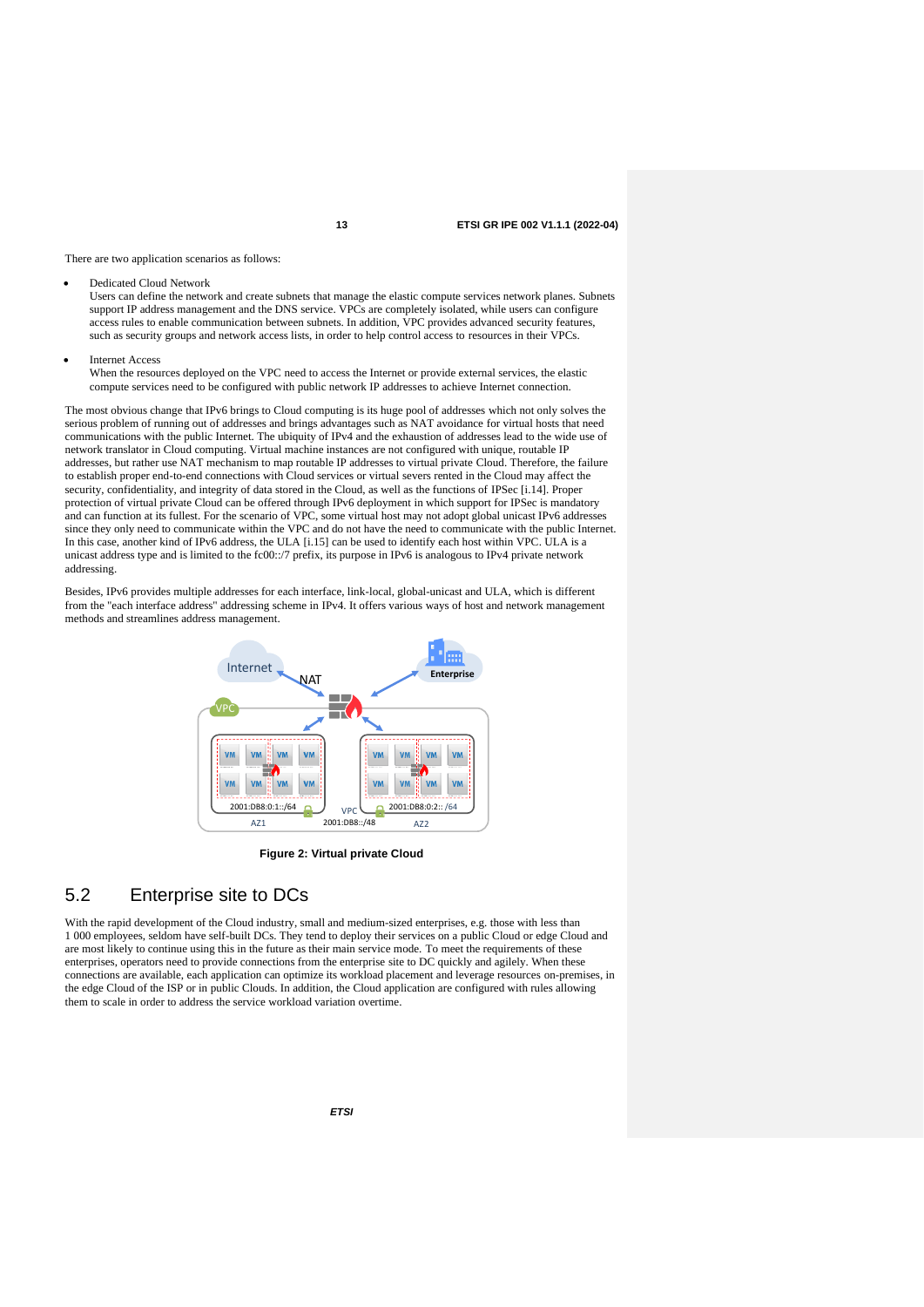

**Figure 3: Connections of Enterprise Site to DCs**

Achieving e2e QoS requires more favourable solutions to create new connections with granted SLA and high reliability. Enterprise services having applications on-premises and in public Cloud currently have two main connectivity options:

- Internet connectivity: Low cost connectivity with an overlay connectivity is setup from the customer premises to the public Cloud. In general, this connectivity does not offer any granted SLA.
- Dedicated connectivity: Operator makes available a dedicated connectivity between the Cloud provider and the customer premises. The Cloud provider creates a dedicated virtual private connection to the ISP boundary. Currently the connectivity is costly and inflexible to service change.

Other factors need to be considered for service e2e QoE (Quality of Experience) to be guaranteed, for example:

- Congestion in the ISP network
- Congestion in Internet Exchange for peering connection and towards the internet
- Congestion in Public Cloud provider internet access

Those limitations could have negative impacts on the connections from the enterprise site to the Cloud. Public Cloud system, enterprise and ISP need to coordinate a proper interconnection to synchronize the service handling in terms of e2e guaranteed SLA and fault resiliency. Application workload placement and relative application scaling have to be aligned with the connectivity based on intelligent path computation and dynamic connectivity creation and scaling. Correspondingly, network connectivity has to comply with the service requirements leveraging on multiple functionalities, like traffic steering (path, slice, and service chain) and fine-grain performance measurement & visualization. The connectivity has to follow a similar paradigm, being able to select the path matching the target SLA and having the ability to scale according to service-based criteria. Measurable SLA, constant monitoring and proactive management are needed to obtain a determined service quality.

### 5.3 Inter-connection of Clouds

Generally, enterprises may place their data and applications and data in multiples Cloud sites or pools belonging to the same Cloud provider, although in most cases, they belong to different Cloud providers. For single data access, data may be pulled from lots of disparate sources in different geographic locations. Therefore, operators need to provide inter-Cloud connections between Cloud pools operated by the same or different Cloud providers. Some of the connections may be based on the public Internet. Some may be based on dedicated MPLS/VPLS networks. Since inter-connection of Clouds can contain multiple network segments or functions, in a virtualized manner on standardized hardware platforms, orchestrator and controller are deployed to quickly scale and deploy network connection services. In particular, controllers of a Cloud operator may provide open interface to the orchestrator, which may be operated by network operator, to activate and terminate these connections across multiple networks, manage the elastic scaling at run-time, and optimize their use of the underlying infrastructure with high performance and reliability.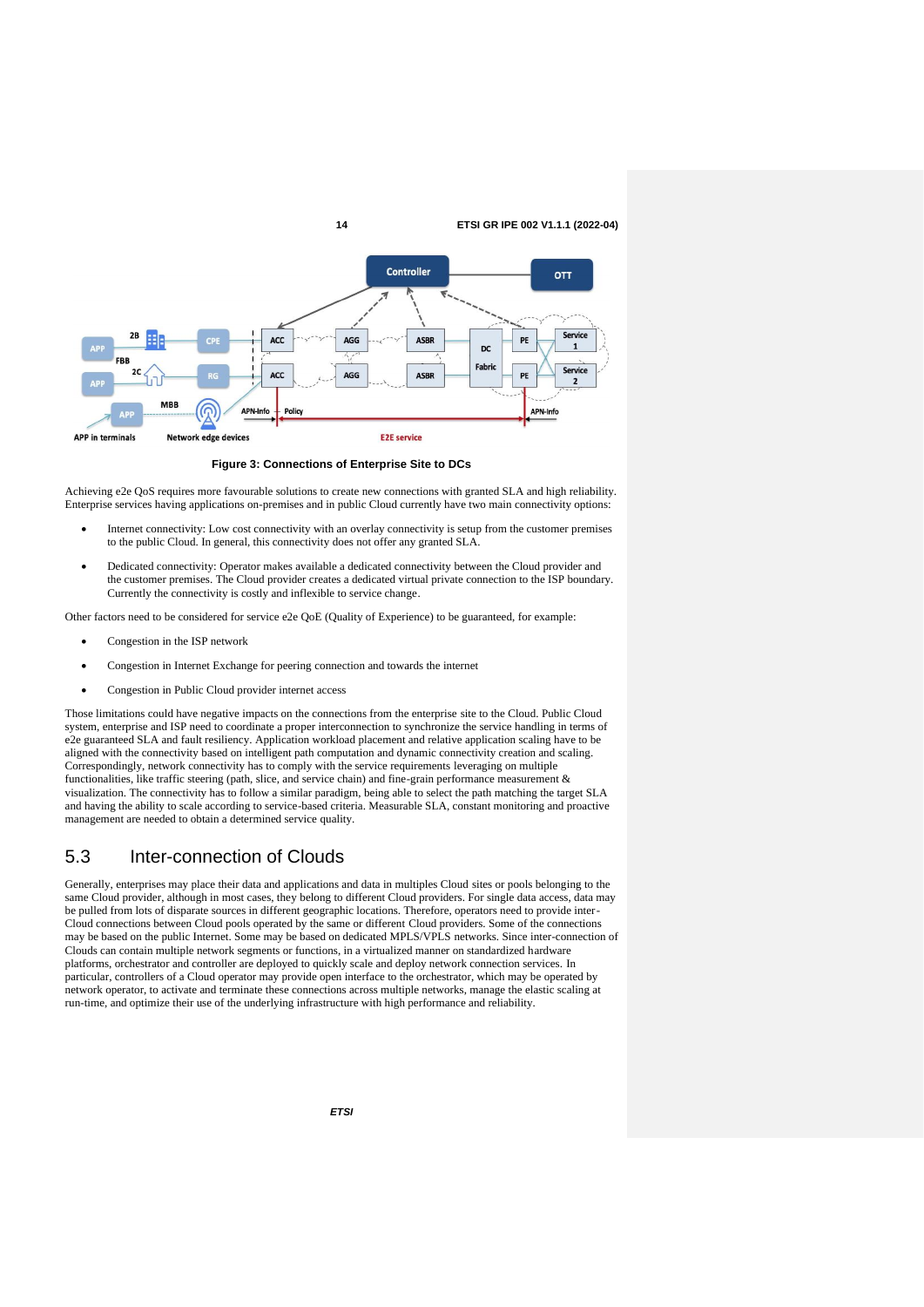The orchestrator refers to different types: functional orchestration and collaborative orchestration. The function orchestration is composed of SDN orchestrator, NFV orchestrator and Cloud management platform. The SDN orchestrator connects with controllers, such as metropolitan area network controllers, backbone network controllers and DC controllers, and provides the capabilities of cross-domain network configuration and monitoring. The NFV orchestrator configures and orchestrates virtual network elements. The Cloud management platform controls management and orchestration of Cloud computing resources in the DC.

Functional orchestration provides information provision to applications, such as provision of network topology, route path setting and delivery node selection. In addition, it also provides conflict management and negotiation mechanism to maintain policy consistency among different controllers [\[i.15\]](#page-6-5). Collaborative orchestration unified scheduling of SDN orchestrator, NFV orchestrator and Cloud resource management platform to provide end-to-end configuration and orchestration of services.



**Figure 4: Inter-connection of Clouds**

Major requirements to inter-Cloud connections can be inferred and listed as below.

1) Performance guarantees

The network should guarantee performance to applications with stringent requirements of delay, jitter as well as a reliable connection for the inter-Cloud connections. To select the path to meet the needs of the applications, separated tools for measuring application performance are required. With the collection of this information, utilization of path selection avoid heavily utilized path or route presenting a longer path. Underlay routing, that is not performance-based, cannot provide those functionalities.

#### 2) Security

As mentioned above, some connections between Clouds may run over the public Internet. In this case, security, such as data privacy and anti-attack, should be given high priority. The first and also the most common way to guarantee security is via a secure channel, such as an IPSec tunnel. When a data path from Cloud A to Cloud B is set up, the IPSec tunnel is initiated via the controller or other management system. In addition, since multiple enterprises may share the same connection between Clouds, information of customer A should not be leaked to customer B and vice versa, even if they share the same link.

3) Agility

Service agility is a basic requirement to the network-Cloud convergence, including communications between Clouds. Service agility depends not only on high-capability underlay, but also on an integrated resource management and operation system which can dispatch the resources within the Cloud and public network in response to customers' demands. However, when multiple Cloud providers are involved in an application, the interconnection and coordination between the integrated resource management and operation systems should be implemented to ensure that the setup and configuration of the connection runs smoothly without any malfunction caused by the interconnection or inconformity.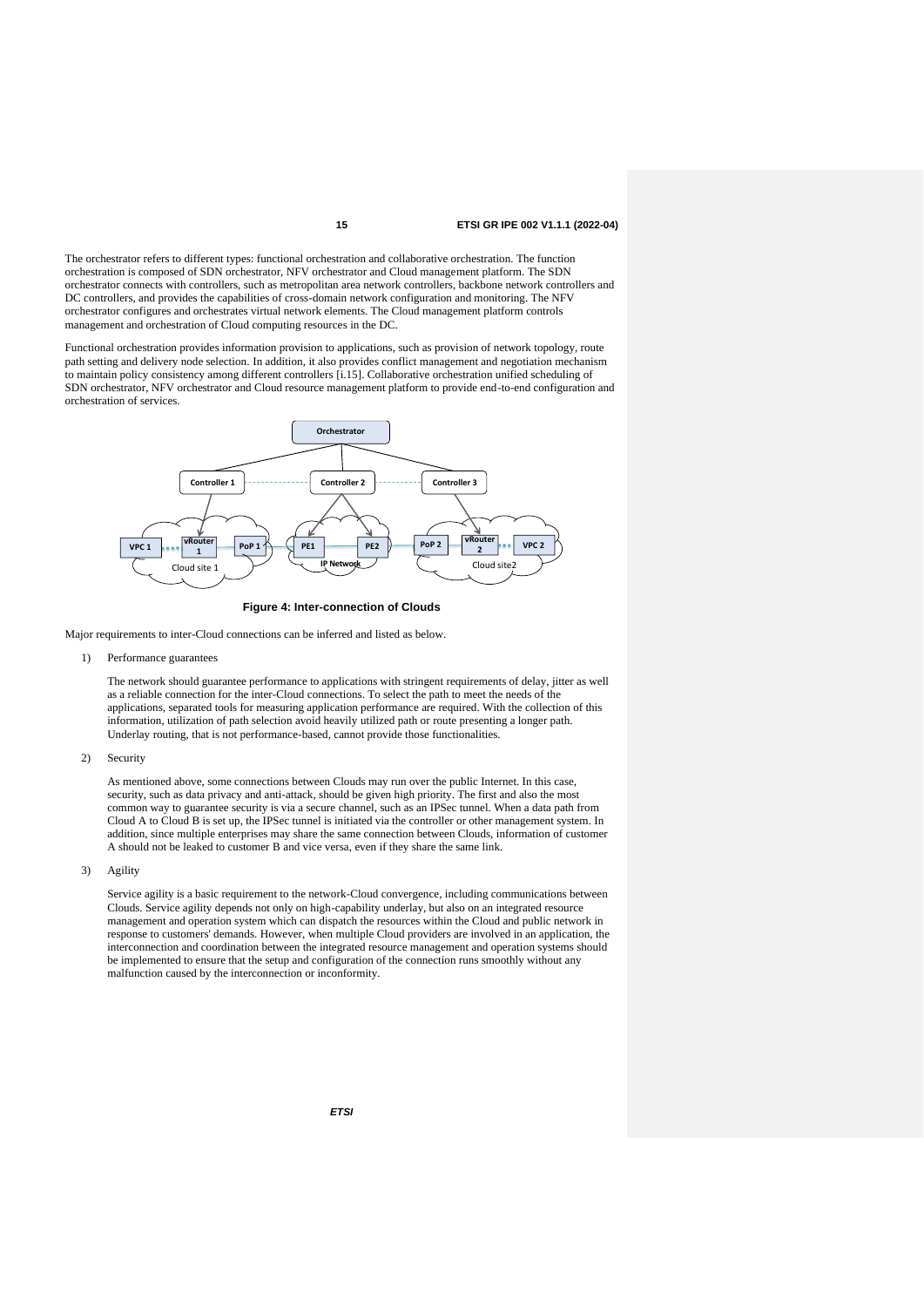#### 4) Scalability

There may be different Cloud interconnect models having different scalability. Some architectures do not scale very well and usually surface the N-squared problem. When a new Data Centre is added, the number of additional connections added is the same as that of other Data/Cloud Centres. One typical model to alleviate this problem is via a Cloud interconnect, when enterprises have access to multiple Clouds from a single connection in a single location. Or when enterprises have lower traffic and require lower capacities compared to dedicated one-to-one interconnect. This is a connection to multiple Cloud providers through a single connection to a provider's exchange switch. Colocation providers or internet exchanges may offer this service. Some overlays are used to manage the complexity. These overlays come in the form of an IPSec tunnel with some type of overhead for segmentation. Most of the time, VXLAN would be used to setup layer two segments across the layer three network infrastructure.

### 5.4 Data Centre network

A Data Centre network is a large, sophisticated distributed system. It comprises hundreds of thousands of servers, tens of thousands switches and routers, and millions of cables and fibres. It connects servers with high speed and provides high server-to-server bandwidth. A Data Centre network is usually composed of intra-DC networks and network services, and inter-DC network and network connectivity services. In addition, DC networking elements can act as strict L2 switches and/or provide IP routing capabilities, including network service virtualization.



**Figure 5: Typical architecture of Intra-DC network**

An Intra-DC Network is a network composed of high-capacity core nodes (Ethernet switches/routers). A generic architecture for Data Centres is depicted in Figure 4. It provides a view of the physical components inside a DC. There are 2 major components in an intra-DC network:

- Access switch: Ethernet switch aggregating all Ethernet links from the end devices in a rack representing the entry point in the physical DC network for the hosts. For instance, it may also provide routing functionality, virtual IP network connectivity, or Layer 2 tunnelling over IP. Access switches are usually multi-homed to aggregation switches in the Intra-DC network. A typical example of an access switch is a Top of Rack (ToR) switch. Other deployment scenarios may use an intermediate Blade Switch before the ToR, or an End-of-Row (EoR) switch, to provide similar functions to a ToR.
- DC gateway: Gateway to the outside network providing DC interconnect and connectivity to Internet and VPN customers. DC gateway may be simply a router connected to the Internet and/or an IP VPN/L2VPN PE. Some network implementations may dedicate DC GWs for different connectivity types (e.g. a DC GW for Internet and another for VPN).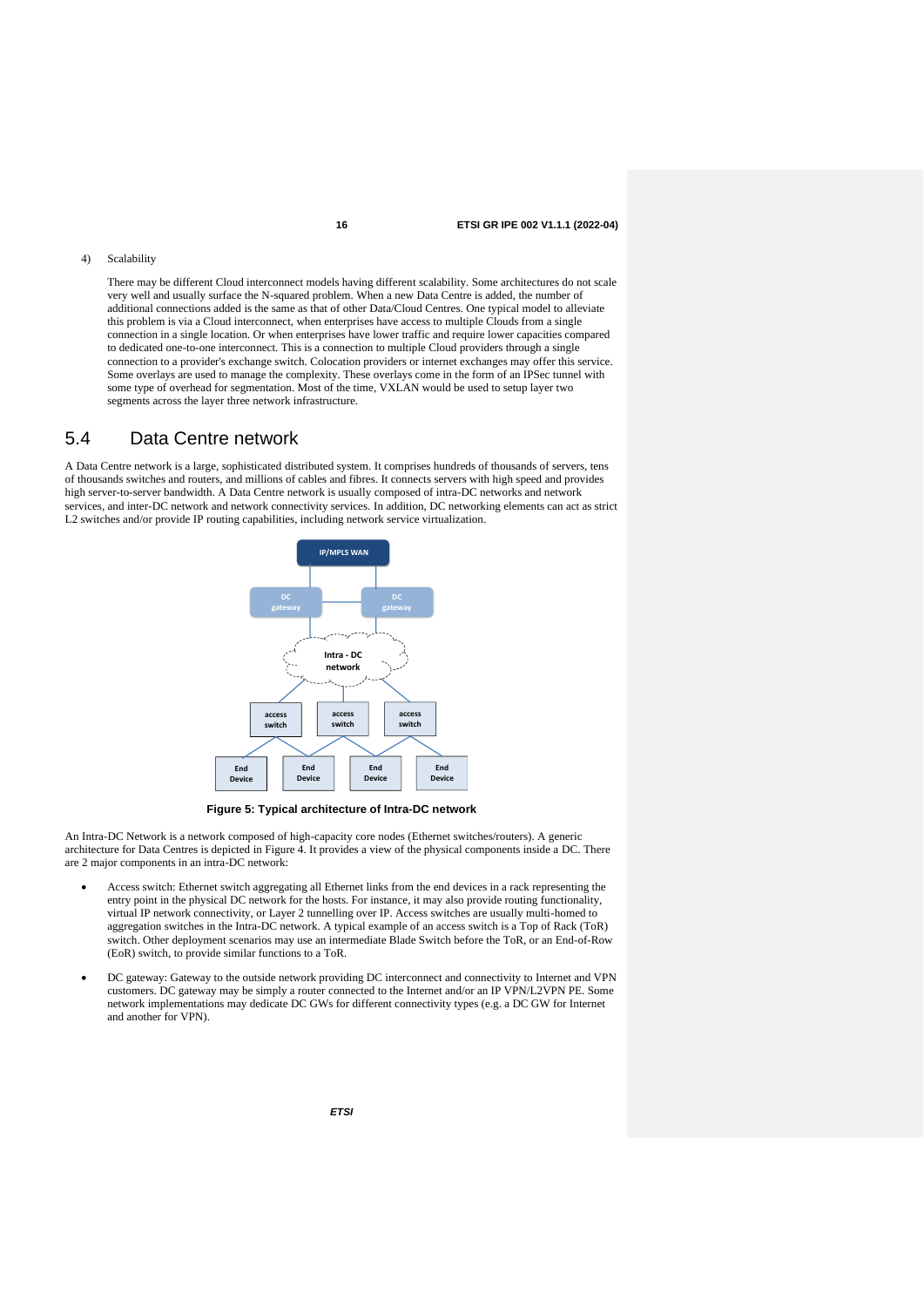To avoid congestion, the intra-DC network always adopts the leaf-spine architecture, which consists of two layers: the leaf layer and the spine layer, which reduces the hops and guarantees reduced delay. At the first tier, tens of servers use 10 GbE or 25 GbE Ethernet NICs to connect to a Top of Rack (ToR) switch and form a Pod. Tens of ToR switches are then connected to a second tier of Leaf switches. These servers and ToR and Leaf switches form a Pod set. Multiple Pod sets then connect to a third tier of Spine switches. Using existing Ethernet switches, an intra-DC network can connect tens of thousands or more servers with high network capacity. Leaf-spine architecture provides a redundancy multi-path network. ECMP (equal cost multi-path) is used to load-balance traffic across all the paths. ECMP uses the hash value of the TCP/UDP five-tuple for the next hop selection. As a result, the exact path of a TCP connection is unknown at the server-side even if the five-tuple of the connection is known. For this reason, locating a faulty Spine switch is not easy.

The inter-DC network interconnects with the intra-DC networks and connects the intra-DC networks to the public Internet. It uses high-speed, long haul fibres to connect Data Centres networks at different geolocations. Softwaredefined networking is further introduced for better wide area network traffic engineering.

With the development of the 5G and Cloud era, more and more services and data have migrated to the Cloud. As data hub connecting computing and storage resources, IPv6 evolution of Data Centre network becomes increasingly important. However, with the development of IPv6 services and increasing traffic, Data Centre networks face new challenges. Traditional IPv6 networks provide best-effort forwarding, which does not meet the computing and storage requirements for zero packet loss. In the Cloud era, the service deployment speed is accelerated. Manual network deployment cannot meet the requirements of rapid service development. The network is becoming more complex and larger, which has exceeded the limit of manual processing. Therefore, in addition to using IPv6 technologies to meet increasing address requirements, networks need to integrate other advanced technologies such as Cloud computing, artificial intelligence, and big data analytics to evolve to IPv6. In the IPv6 era, Data Centre networks will move towards hyper-converged architecture, which has the following three characteristics:

- Unified architecture: Traditional Data Centres use dedicated networks, such as InfiniBand and Fibre Channel (FC), to carry high-performance computing (HPC/AI) and storage. These dedicated network architectures are not compatible with IPv6. Therefore, IPv6 Data Centre networks should overcome the limitations of multiprotocol architectures for computing, storage, and service networks. It has to build a hyper-converged network architecture with zero packet loss over IPv6, implementing protocol convergence for Data Centre service networks, computing, and storage networks.
- Automatic deployment: The Data Centre network lifecycle is automated, services are deployed within minutes, and simulation verification is implemented based on the IPv6 network, ensuring 100 % correct service deployment.
- Intelligent O&M: The scale of IP networks increases by 100 times than before. The relationship between network objects such as ports and policies reach millions. Network O&M cannot be performed manually. In the IPv6 era, a more comprehensive network system management solution is required to monitor the network health status in real-time at the device layer, network protocol layer, and service running layer. This is needed to detect the network status in advance, and quickly locate and solve network faults, improving O&M efficiency.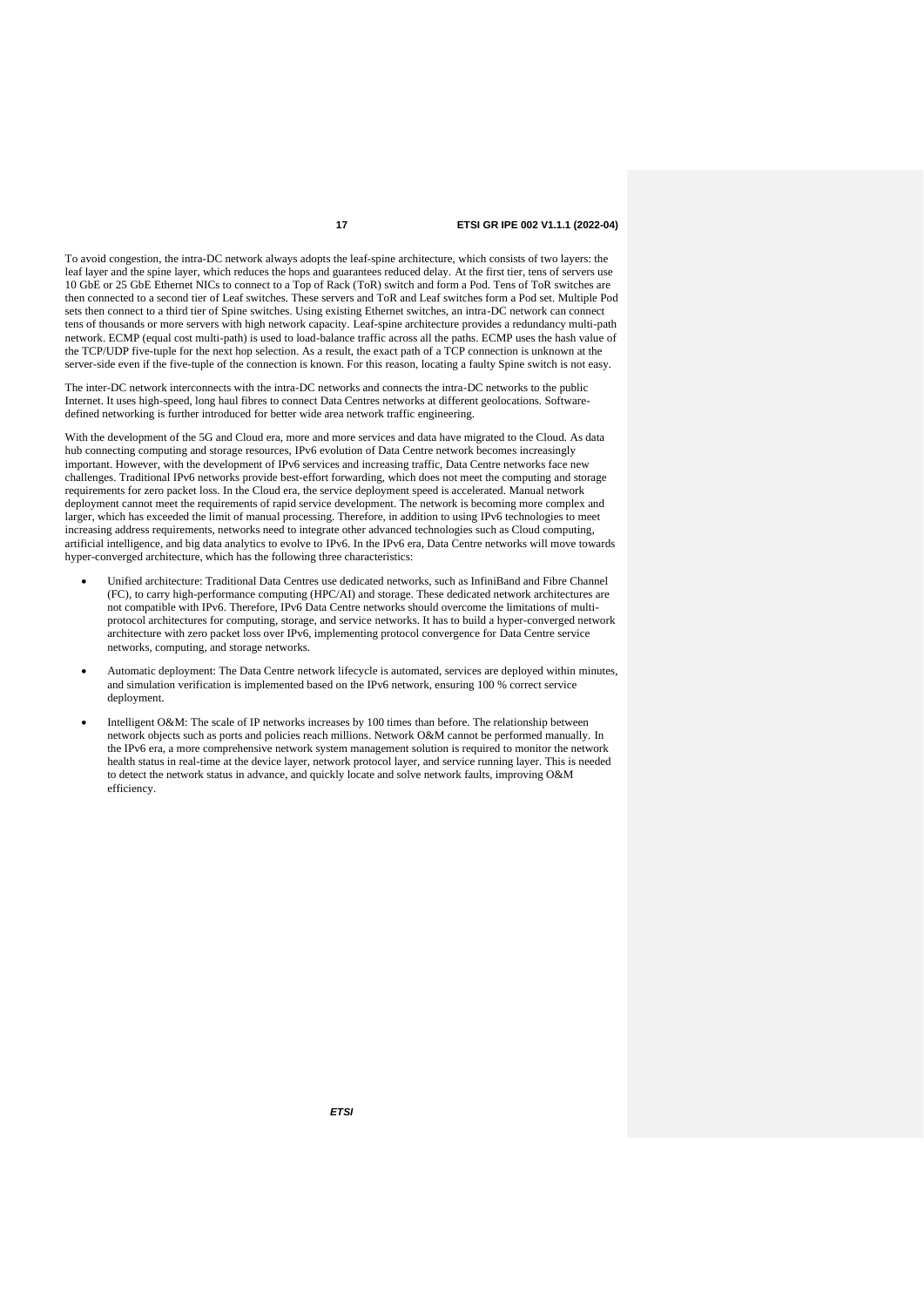

**Figure 6: Hyper-converged Data Centre network architecture**

### 5.5 Telecom Cloud network

The arrival of the Cloud era is driving not only the transformation of enterprises' IT systems and the mode of service provisioning, but also the evolution and upgrade of traditional networks of operators, it is evident that Clouds and networks are breaking through each other's boundaries. The goal of Cloudified-network is to build simple, automatic, and intelligent networks that can quickly and flexibly adjust resources for service innovation.

Regarding to the network element, traditional networks, such as MAN, use equipment with closed architecture, which means that not only the hardware is dedicated but also the software is closely coupled with the hardware. This architecture is not flexible enough to meet the various requirement of the changing market. The rapid innovation on the internet has brought uncertainty in network service and traffic, and the network with dedicated hardware is difficult to meet service growth needs. The design concept of the IT industry needs to be introduced into networks. With SDN/NFV as the basic architecture, more and more network elements will be Cloudified, such as vBNG/vBRAS, vCPE and vFW.

Another change is network architecture. Separation of control and forwarding can improve the resource utilisation efficiency, simplify device design, and allow flexible service deployment. The Cloud-based control plane is deployed centrally or distributed and schedule the resource based on the requirement of up-layer services, traffic pattern and volume, performance index, etc. Due to the high complexity of multi-vendor and cross-domain management, it is suggested that controllers should be simplified as far as possible and be deployed in different domains. The controllers in different domains should coordinate with each other to create connections. Different from the control plane, the forwarding plane mainly provides high-speed and differentiated packet forwarding. Compared with traditional networks, the control-forwarding separation architecture can reduce the requirement of the network equipment.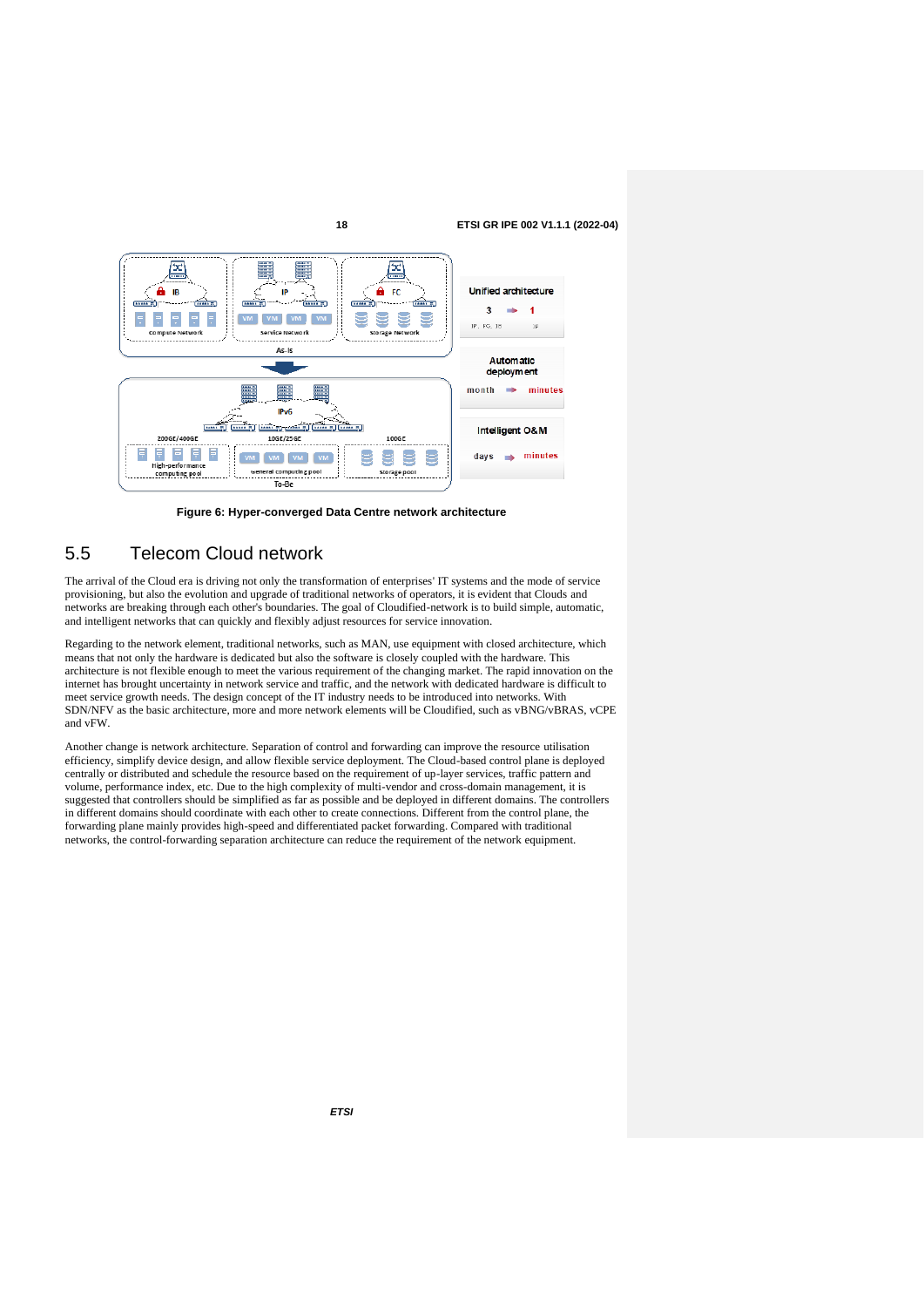

**Figure 7: Architecture of Cloudified telecom network**

The focus of improving the network-Cloud convergence experience is to optimize service processes. To deliver network-Cloud converged products and services, operators need to build a new-generation O&M system. Integrated network-Cloud orchestration is the key to the new-generation O&M system and the basis for one-point service provisioning and end-to-end service guarantee. With this new architecture, operators need to have the network ability of closed-loop automation. Data collection is the basis of closed-loop automation. Traditional network management methods, such as SNMP and FTP, are inefficient. To meet real-time collection requirements, it is necessary to introduce telemetry that can achieve millisecond sampling, improve the collection ability and support real-time data reporting. The introduction of intelligence can further enhance the network-Cloud collaboration efficiency and give users a better experience. Building the intelligent system is a gradual process, which can be applied first in network elements and individual function points to enable point-like network element optimisation and intelligent fault analysis, optimisation and intelligent fault analysis. Moreover, intelligent abilities of network elements are connected to form end-to-end intelligence capabilities to support fault location and demarcation recovery and self-healing. Along with the network-Cloud convergence, the introduction of intelligence into the new architecture needs further research.

## 6 Related IPv6 technology

### 6.1 Application-aware IPv6 networking (APN6)

With the development of 5G and industry verticals, many new businesses have emerged with diverse and high requirements for network bandwidth, latency, jitter, and packet loss, etc. Applications such as online gaming, live video streaming, and video conferencing have high requirements on network performance. It is important for network operators to provide differentiated SLA guarantees for various applications to increase revenue.

Application-aware Networking (APN) has been proposed in IETF. The application-aware IPv6 network uses the programmable space of IPv6 data message Extension Headers, such as Hop-by-Hop Options Header and Segment Routing Header, to carry related application-aware information. Application characteristic information such as application-aware identification and network performance requirements is held in the packet encapsulation, to facilitate service provisioning, perform fine-granularity traffic steering and network resource adjustment. It defines the application-aware options (i.e. application-aware ID option and service-aware para option), which can be used in the above listed different IPv6 extension headers for the purpose.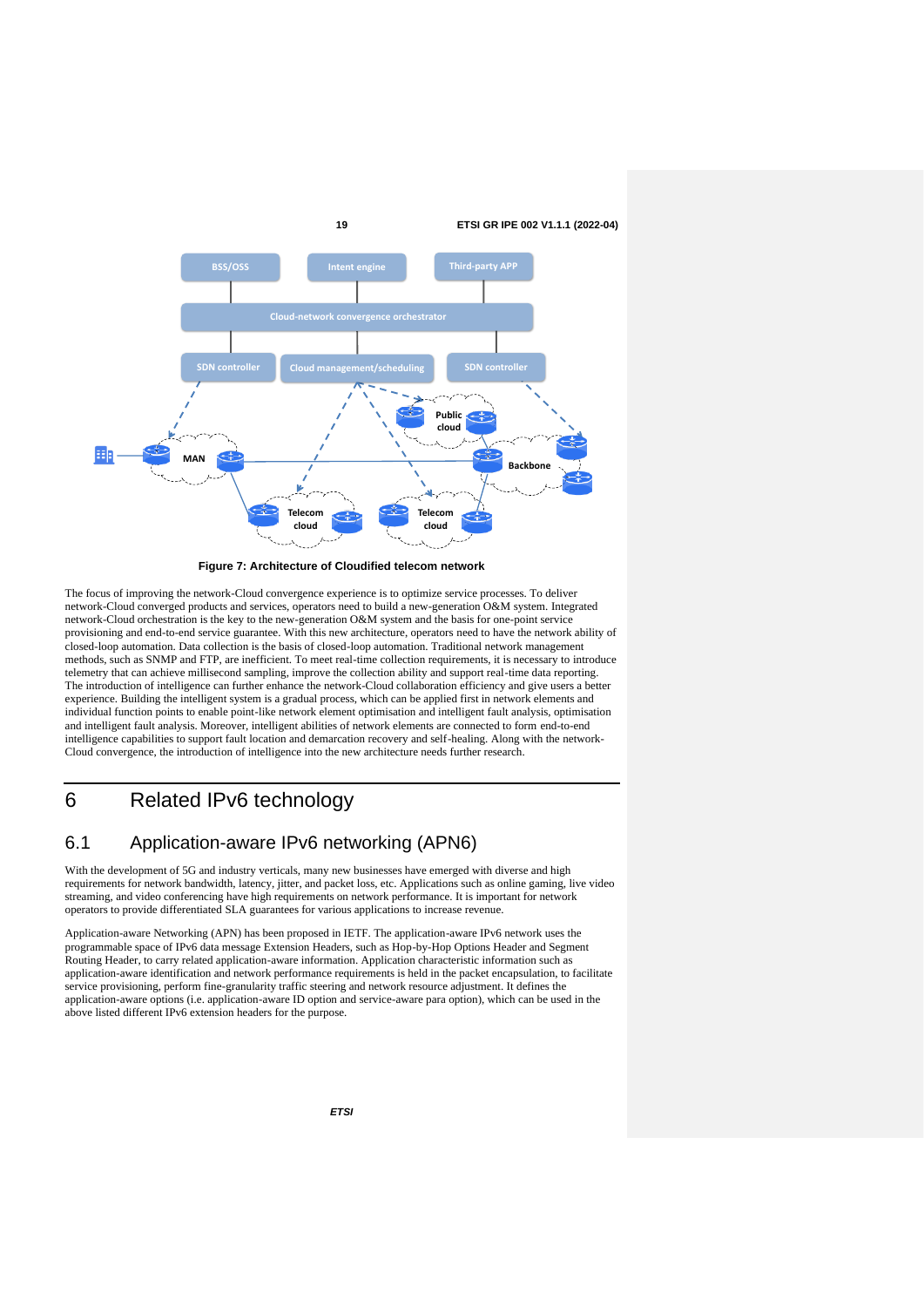The application information carried in the data message in the APN6 network can indicate:

- the application which the data message belongs to;
- the user information that uses the application;
- the key streams in the application (i.e. the video stream/voice stream in the video conference, and the Cloud game Action instructions, etc.);
- the SLA requirements, or network performance requirements parameters (i.e. bandwidth, delay, jitter, packet loss rate)

Application-aware information can be directly generated by user terminal devices/applications, or can be generated by network edge devices, corresponding to the host-side solution and network-side solution of APN6, respectively.

APN6 is an ongoing work and almost 10 drafts have been submitted to IETF, they cover clarifications and requirements, frameworks, use cases, security, Gap analysis, etc. APN6 can be further combined with new network services (i.e. Network slicing, IFIT, SFC, etc.) to perform performance testing for key VIP applications and achieve effective performance degradation positioning and demarcation.

### 6.2 Hyper-converged Data Centre Network

### 6.2.1 Building an IPv6 lossless Data Centre based on intelligent lossless technologies

As is well known, traditional IP networks use the best-effort mechanism. The inherent packet loss feature brings a great impact on service performance and stability.

Impact: The intelligent lossless technology based on IPv6-based intelligent scheduling can accurately schedule queues based on traffic characteristics such as queue lengths, ensuring high throughput, low latency and zero packet loss.

The RoCE technology has high requirements on the packet loss rate of the underlying network, and the performance deteriorates sharply when it exceeds 1e-05. Therefore, zero packet loss, low latency, and high throughput are the three core features of the high-performance all-IP Data Centre network.



**Figure 8: Impact of network packet loss on throughput**

The three core indicators interact with each other, have a seesaw effect, and at the same time reach optimality, thus posing a great challenge: "zero packet loss" which will reduce the bandwidth, resulting in ultra-low throughput, which will in turn increase the transmission delay of large streams.

"Low latency" means that queues of switches are reduced, resulting in low throughput.

High throughput means that high link utilisation needs to be maintained, which leads to congestion and queuing of switches, leading to the high latency of small flows. The core technology behind this feature is the congestion control algorithm.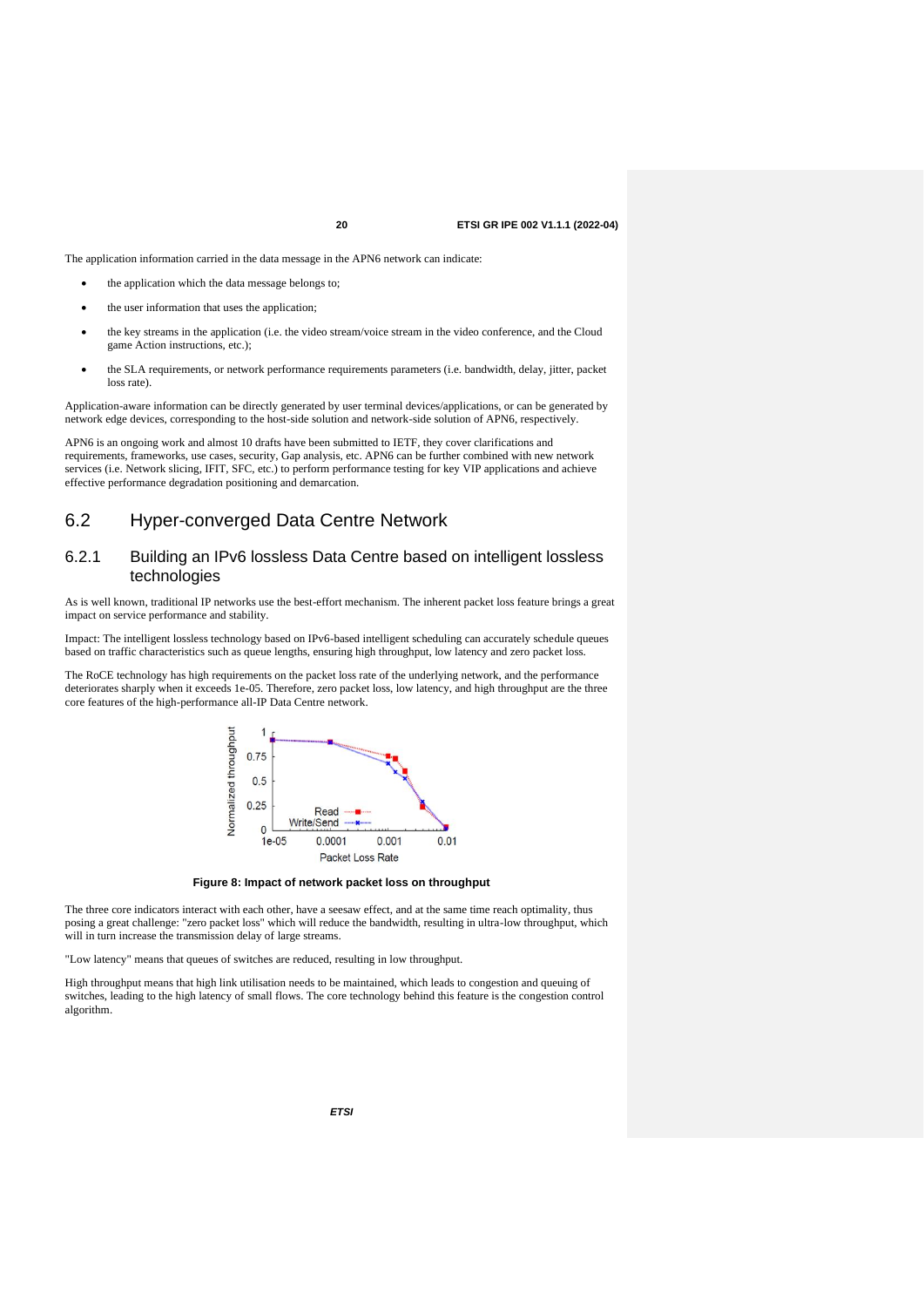The general congestion control algorithm of a lossless network requires coordination between the network adapter and the network. Each node needs to configure tens of parameters, and the total number of parameters of the network reaches hundreds of thousands. To simplify the configuration, only general configurations can be used. As a result, the three core indicators cannot be met for different traffic models.

In order to obtain intelligent lossless all-IP Data Centre network, intelligent algorithms such as AI Explicit Congestion Notification (ECN) and AI training based on the live network traffic model are needed. Network traffic changes can be predicted, and ECN thresholds can be adjusted based on traffic characteristics such as queue lengths, enabling to accurately control lossless queue cache. In this way, the optimal performance of the entire network is ensured.



### **Figure 9: AI Explicit Congestion Notification Algorithm Framework**

### 6.2.2 Improving storage network performance in Data Centres

Traditional IP networks can only converge within seconds when a storage network is faulty, which sharply deteriorates storage service and severely impacts the Data Centre performance. The intelligent lossless storage network uses state of the art protocols:

Non-Volatile Memory express (**NVMe**) enables fully exploiting the SSD speed and latency, supporting parallel operations to increase the total bandwidth utilisation, removing the bottleneck of the SATA protocol.

NVMe over Fabric (**NVMe-oF**) uses an alternate data transport protocol (over fabrics) as a transport mapping instead of the PCIe bus used by NVMe. Fabrics are built on the concept of sending and receiving messages without shared memory between endpoints.

Remote Direct Memory Access (**RDMA**) enables data and memory to be transferred between computer and storage ' 'device's main memory in a network without involving the processor, cache, or OS.

Converged Ethernet is an enhanced Ethernet version, also known as Data Centre Bridging and Data Centre Ethernet. This solution provides the Link Level Flow Control mechanism assuring zero loss, even when the network is saturated.

RDMA over Converged Ethernet (**RoCE**) enables to sum the benefits of RDMA and Converged Ethernet.

**RoCEv2** is an Ethernet layer 3 (internet) protocol, which means packets can be routed. It supports **IPv6** e2e allowing the construction of all-IPv6 Data Centre network.

**NVMe-oF** over RoCEv2 is the state-of-the-art protocol**.** The maximum benefits are exploited when used with IPv6, granting a high level of automaticity of the Data centre lifecycle, with the possibility to expand the Data centre using limitless address space, where expansion rules are simple and with no exceptions.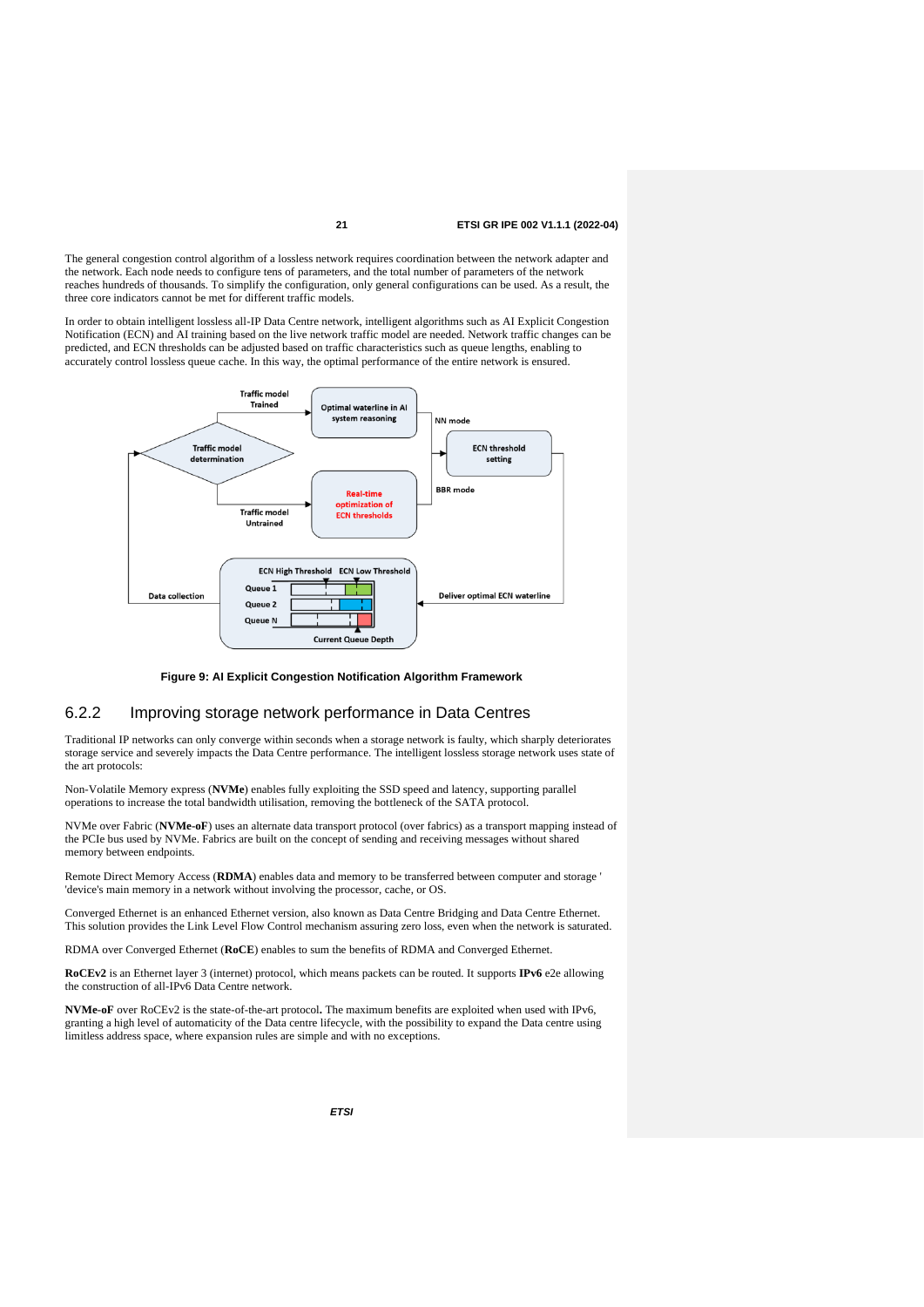The support of an end-to-end IPv6 based intelligent lossless storage network allows real-time detection of the loss of connectivity with servers.

Link Level Flow Control mechanism assures zero loss, even when the network is saturated. Servers, switches, and storage devices work together to detect faults and notify the entire network quickly. The fault convergence time is reduced to less than one second.



**Figure 10: Improvement in fault recovery time**

### 6.2.3 Automatic Data Centre lifecycle automation and intelligent O&M based on network-based automated driving technologies

With the development of the global IPv6 process of Data Centre networks, the industry is actively exploring the extension of general computing network automation capabilities to high-performance computing and storage networks, integrating general capabilities and fully adapting to special scenarios:

• Intent-based Expert Recommendation System:

In the all-IPv6 network architecture, hyper-converged Data Centre network can use a unified network management and analysis platform to implement the automatic deployment of IPv6 network planning, construction, O&M, and optimisation. Perform intelligent queue planning and design based on the service intent, recommend the design scheme, and perform automatic simulation verification on the design scheme to ensure that the solution implementation result is consistent with the service intent.

• Visualized and intelligent O&M:

Common computing network faults are mainly connectivity faults. Common O&M methods such as trace and ping can effectively detect faults, which are not sensitive to performance faults. In addition to traditional fault scenarios, high-performance computing and storage networks add the poor-quality fault category, that is, analysis of performance specifications when the network performance does not reach the expected performance.

For self-proving and quick fault locating and recovery on the network side, the network first solves the performance visualization problem and then implements dynamic closed-loop based on the perception of performance specifications and service performance status. To meet general monitoring requirements, a hyper-converged Data Centre network uses Telemetry to collect data in real-time, comprehensively evaluate network health of devices, networks, protocols, overlays, services and generate reports. This helps O&M personnel learn the network and intuitively display the overall network experience quality. In addition, IPv6 packet colouring and intelligent flow analysis (edge intelligence) technologies are used to measure network SLA indicators such as packet loss and delay to locate end-to-end network packet loss and delay.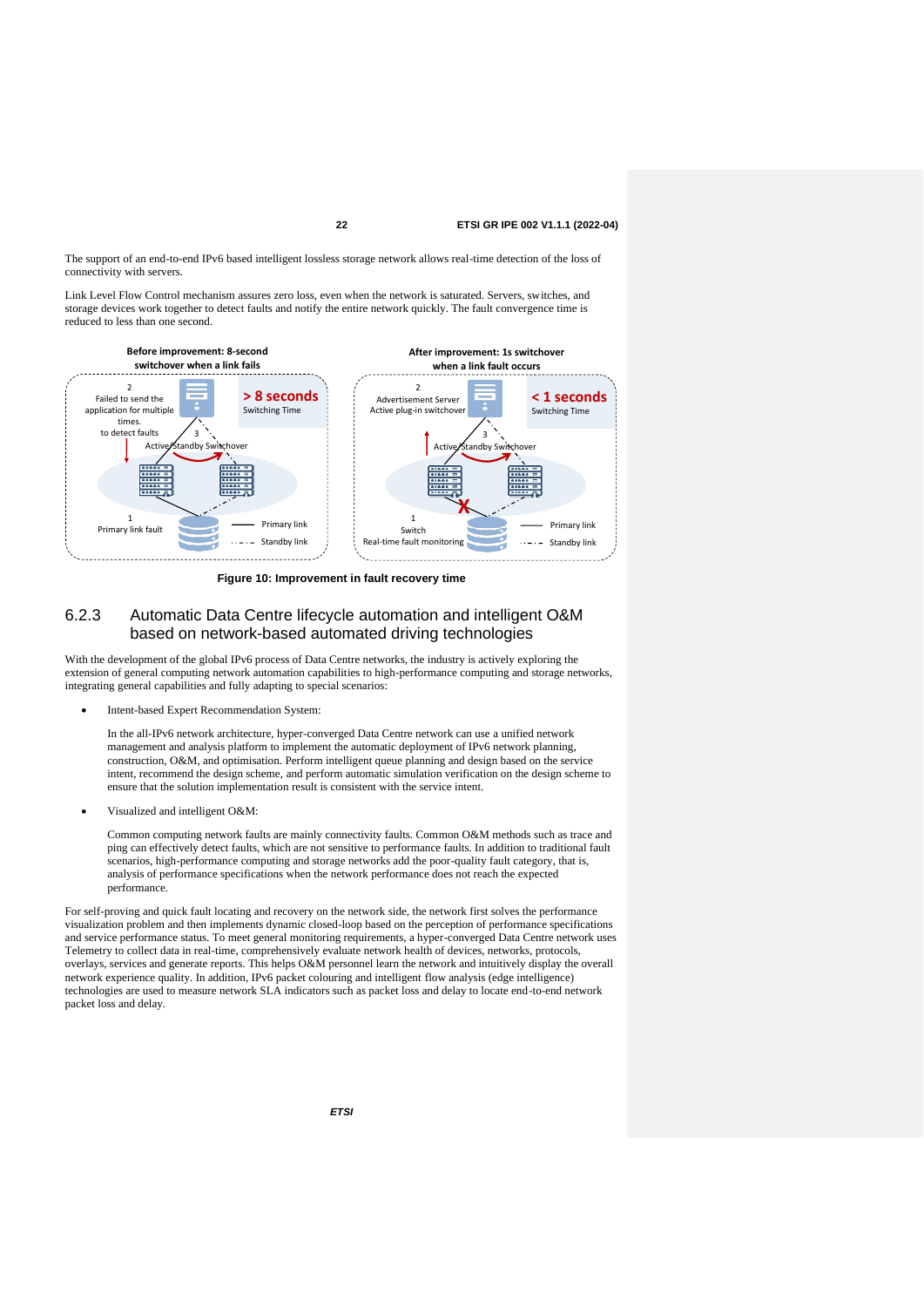### 7 Benefits analysis

### 7.1 IPv6 for network-Cloud convergence

In recent years, more and more enterprises and industries have moved their businesses to the Cloud. As more and more enterprise applications are Cloudified, the network needs to be flexibly called by the application on the Cloud to achieve "network as service". This requires creating an intelligent Cloud network to order Cloud network products with just one click and automatically match network resources, quickly open, and adjust the business flexibly. As a new generation of network protocol, IPv6 will provide multiple advantages to network-Cloud convergence.

Firstly, IPv6 can provide enough address resource for Cloud services. As an important part of information infrastructure, Cloud computing needs many IP addresses to number its virtual machines, and the scale of address requirement increases exponentially. Unfortunately, when the Cloud computing industry took off, it encountered IPv4 address exhaustion problem globally, as IPv4 could not provide enough addresses to Cloud services. With 128-bits address identifier, IPv6 can meet the addressing requirement of every service instance, including those in the Cloud.

Secondly, IPv6-based innovative technologies like SRv6 can help to provide network programming capability in the network. SRv6 leverages the source routing paradigm in IPv6 networks to achieve a network objective that goes beyond mere packet routing. With SRv6, an ingress node steers a packet through an ordered list of segments. Each segment represents a function to be called at a specific location in the network. A function is locally defined on the node where it is executed and may range from simply moving forward in the segment list to any complex user-defined behaviour.

Next, IPv6 can improve performance, ease of use, and troubleshooting issues in the above scenarios. The IPv6 protocol was designed to reduce the processing burden by the simple representation of the header and structure. The structure of the IPv6 addressing scheme provides the possibility of optimising and managing traffic within and between the Internet and Data Centres. For instance, ICMPv6 [\[i.16\]](#page-6-6) delivers a more effective way for mutual communication between hosts, solving L2 broadcast and expansion problems within a local network. Also, when IPv6 is deployed, IPsec can be implemented to make all communications more secure through proper authentication and encryption.

### 7.2 Network and Cloud management benefits

Driven by multiple factors such as enterprise digital transformation, Cloud service and competence improvement, more and more enterprises, industries and government agencies have moved their businesses to the Cloud. With the clouding of key information systems and core production systems, enterprises have increased business reliability and usability through Cloud disaster-recovery and multi-activity deployment; flexible resource expansion has been realized through hybrid Clouds. Along with more and more applications of an enterprise being Cloudified, the network needs to be flexibly called by the application on the Cloud to achieve "network as service". As a new generation of network protocol, IPv6 will provide multiple advantages to network-Cloud integration.

The structure of the IPv6 addressing scheme provides the possibility of optimizing and managing traffic within and between the Internet and Data Centres. The new function of ICMPv6 offers a more effective way for mutual communication between hosts, which can solve L2 broadcast and expansion problems. Implementing IPv6, IPsec is mandatory to make all communications more secure through proper authentication and encryption.

Those functionalities can match the agility in service creation and management currently available in the Cloud environment with AI management technologies. Paths with granted SLA end to end, leveraging on IFIT to monitor performance, enable near real-time measurement of each single connectivity flow's performance, helping to provide connectivity on-demand and dynamic scalability.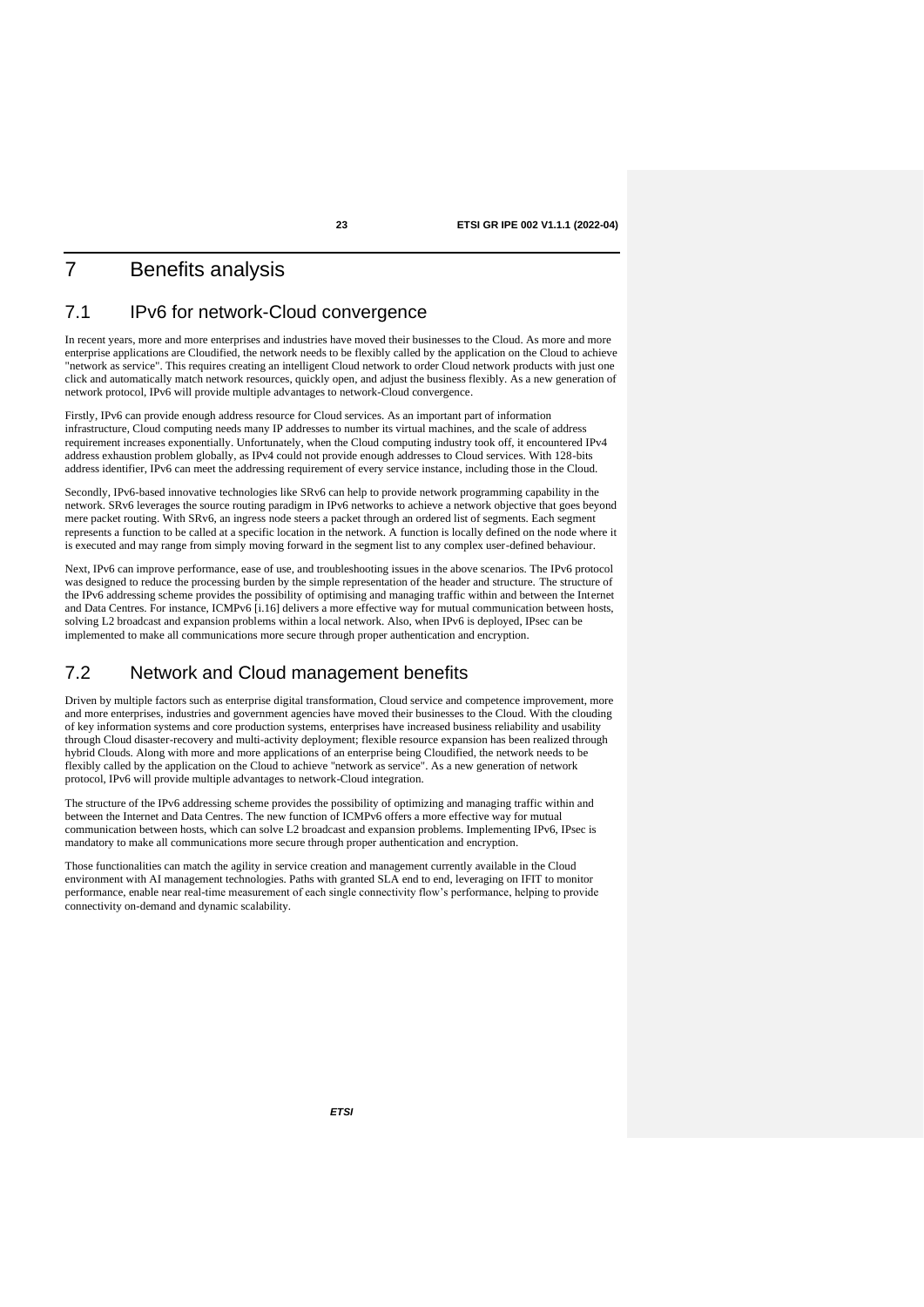The trend of network-Cloud convergence and IPv6 transition is happening simultaneously and interrelated. The future network and Cloud should not only be IPv6-ready but rather IPv6-based to provide users with more agile and scalable network and Cloud services. IPv6 has been a mature and scalable protocol. By deploying IPv6, Cloud and IP network convergence can truly benefit from the improvements brought by next-generation IP. It has the advantage of flexibly adding new features and options according to the requirements of Data Centres, which is conducive to large-scale deployment of Cloud-based services.

### 7.3 Hyper-converged Data Centre network benefits analysis

### 7.3.1 Hyperconverged network benefits analysis with unified IPv6 architecture

In Figure 11, the high-performance computing zone, storage area, and general computing zone are constructed using the IB, FC, and Ethernet networks.

Servers in the computing zone need to be configured with Ethernet and IB dual network adapters. Servers in the storage zone need to be configured with Ethernet and FC dual network adapters.



**Figure 11: Architecture of multiprotocol networking**

The second networking is the lossless Ethernet networking architecture. Compared with networking 1, the architecture is significantly simplified.



**Figure 12: Architecture of the lossless Ethernet networking**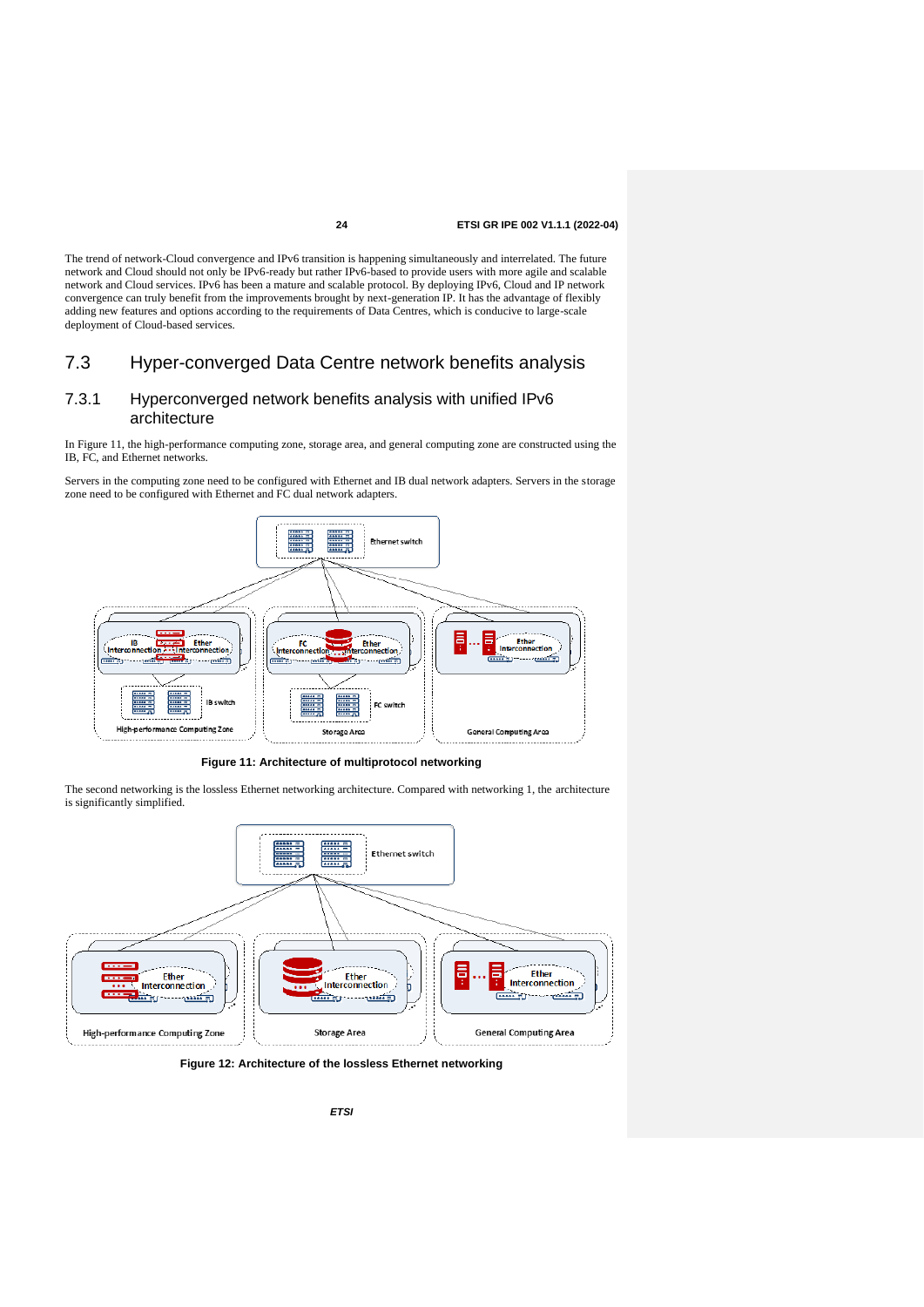To compare the costs of the two networking modes, the following assumptions can be made:

- 1) The number of computing servers is Nc, the number of storage servers is Ns, and the number of general computing servers is Na.
- 2) The prices of each port of IB, FC, and Eth switches are Pi, Pf, and Pe respectively.
- 3) The price per port of the IB NIC is Pni, the price per port of the FC NIC is Pnf, and the price per port of the Eth NIC is Pne.
- 4) In cost estimation,  $Nc = 1000$ ,  $Ns = 1000$ ,  $Na = 5000$ , and the price per port of the Eth switch is Pe (approximately 1 000) is used as the benchmark.

$$
Pi = 3 \times Pe
$$
,  $Pf = 3 \times Pe$ ,  $Pni = 3 \times Pe$ ,  $Pnf = 3 \times Pe$ , and  $Pne = 3 \times Pe$ .

To simplify the proof, the default convergence ratio of the Data Centre networking is 1:1. In other cases, you can similarly perform the following proof. Under the above assumptions, the estimated cost decreases by 36,4 % after adopting the full Ethernet network architecture.

In addition to cost advantages, the all-Ethernet network architecture has a sound and open ecosystem, which can effectively mitigate service continuity risks brought by private networks.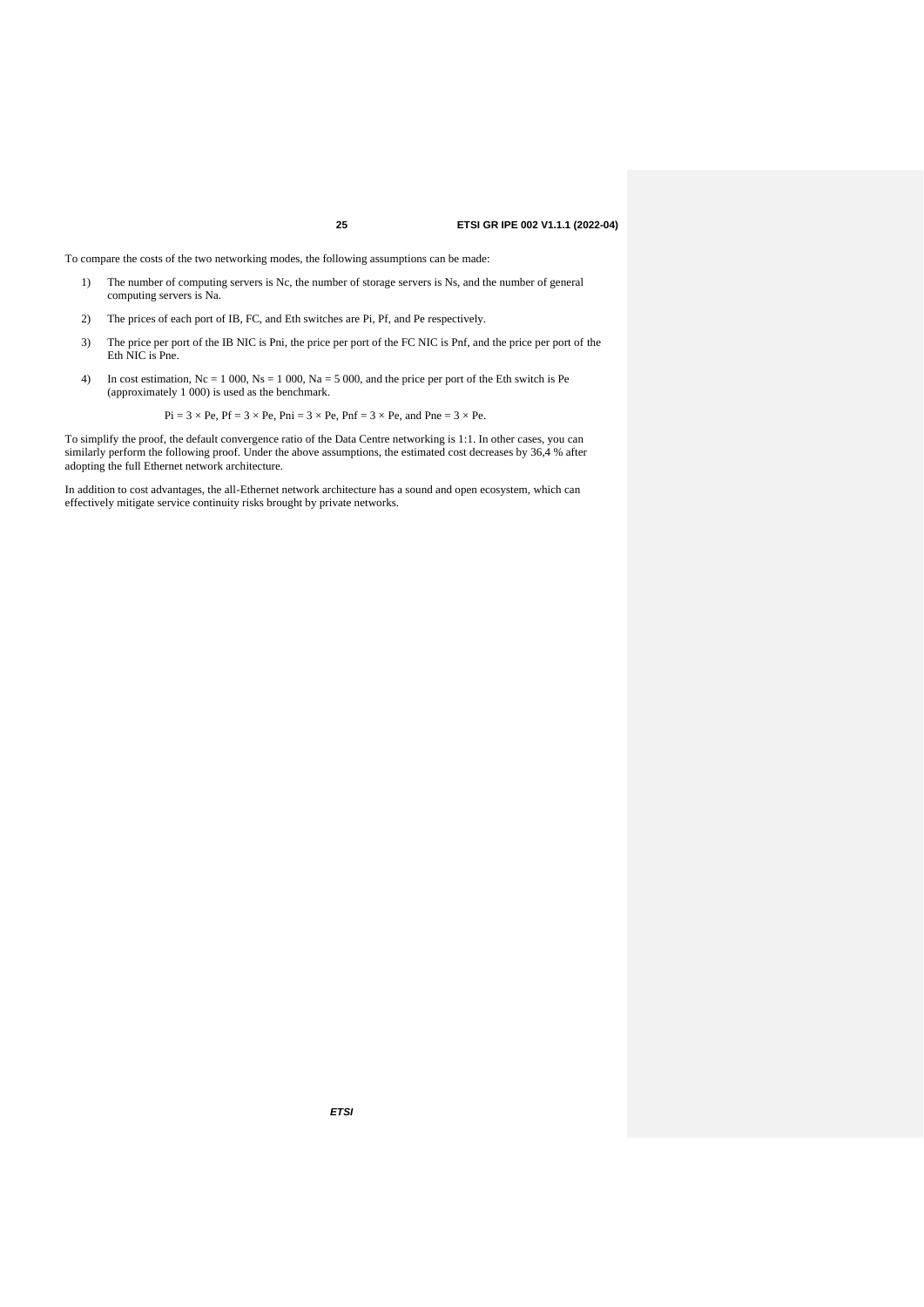### **Table 1: Hyperconverged Data centre benefits**

| <b>Networking</b>                 | Number of l<br><b>IB</b> ports | Number of<br>Fibre<br><b>Channel</b><br>ports | Number of<br><b>Ethernet ports</b> | Number  <br>of IB<br>NICs | <b>Number</b><br>of FC<br><b>NICs</b> | <b>Number of</b><br><b>Ethernet</b><br><b>Cards</b> | <b>Cost calculation</b>                                                                                                                              | Cost<br>estimation | Cost<br><b>Reduction</b><br><b>Percent</b> |
|-----------------------------------|--------------------------------|-----------------------------------------------|------------------------------------|---------------------------|---------------------------------------|-----------------------------------------------------|------------------------------------------------------------------------------------------------------------------------------------------------------|--------------------|--------------------------------------------|
| Networking 1<br>$(IB + FC + Eth)$ | 3N <sub>c</sub>                | 3N <sub>s</sub>                               | $3Nc + 3Ns + 3Na$                  | Nc                        | <b>Ns</b>                             |                                                     | $3Nc \times Pi + 3Ns \times Pf + (3Nc + 3Ns + 3Na)$<br>$Nc + Ns + Na$ $\times$ Pe + Nc x Pni + Ns x Pnf + (Nc + Ns + 66 000 x Pe<br>$Na) \times Pne$ |                    |                                            |
| Networking 2<br>(All Ethernet)    | 0                              | 0                                             | $3Nc + 3Ns + 3Na$                  | $\Omega$                  | 0                                     |                                                     | Nc + Ns + Na $(3NC + 3Ns + 3Na) \times Pe + (NC + Ns + Na)$ 42 000 x Pe<br>x Pne                                                                     |                    | 36,4%                                      |

**Formatted:** French (Switzerland)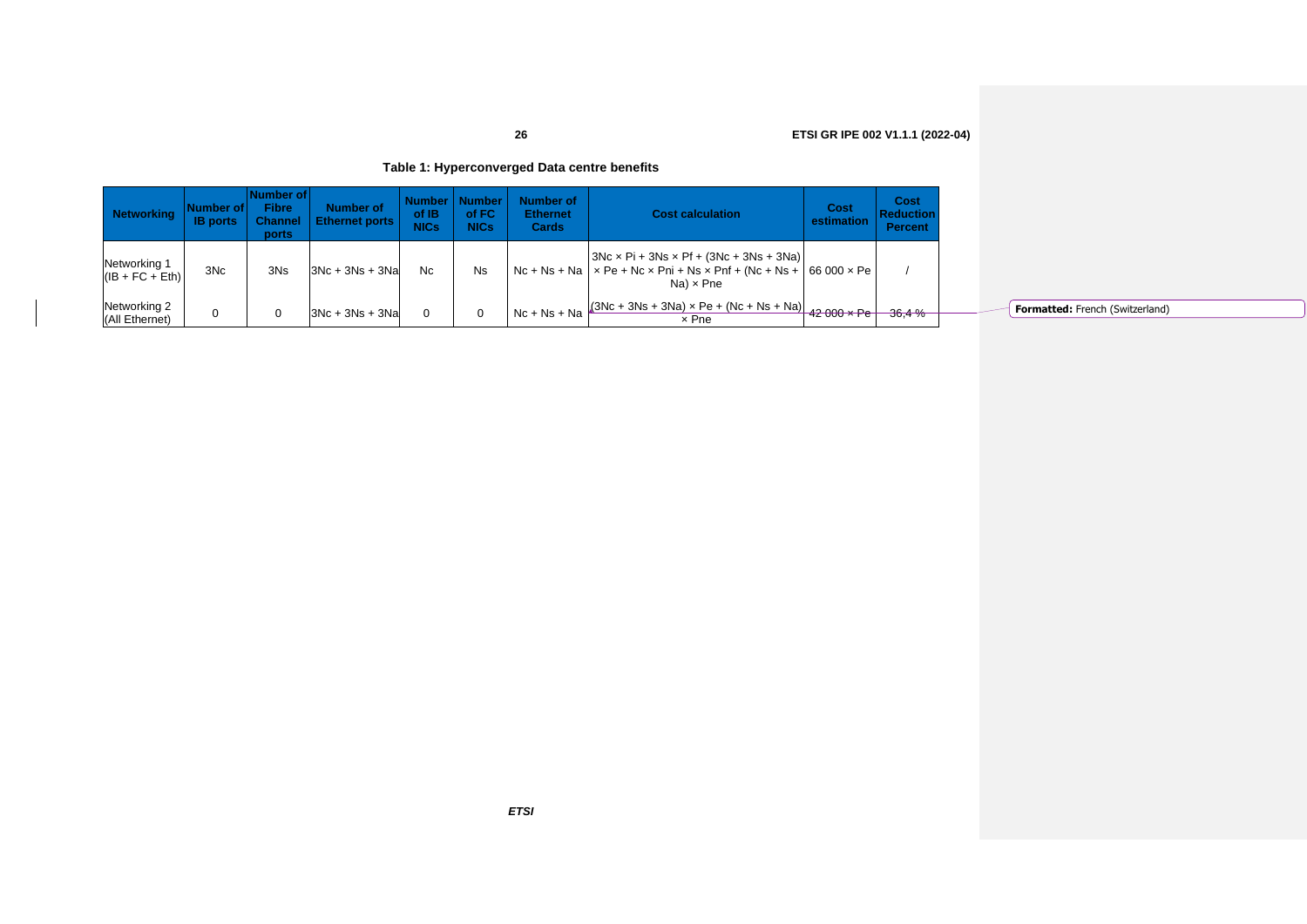### 7.3.2 Benefits analysis of full lifecycle automated management

In the entire lifecycle of a Data Centre, more than 80 % of the time is spent on O&M. The O&M efficiency determines the operation efficiency of the Data Centre.

After more than ten years of development, many network auxiliary management software with different functions have been accumulated in the Data Centre. Historically, the number of tools used may exceed a thousand. These O&M tools are classified into four categories: NE management, network configuration, Status monitoring and data analysis. Multiple sets of O&M tools run independently. On the one hand, functions are limited and only one O&M life cycle can be solved.

The end-to-end efficiency improvement is limited. On the other hand, O&M data and analysis results cannot be shared among different tools.

The root cause of the E2E fault is analysed. O&M personnel need to perform the secondary analysis. As a result, the service experience is difficult to manage. The network department receives the fault.

More than half of user complaints are related to the service experience.

After the management, control, and analysis capabilities of the network management layer are converged, the unified Telemetry Big Data is used to implement the network management interface.

Convergence: One intelligent O&M system can implement full lifecycle management from planning, construction, maintenance, and optimisation, reducing or eliminating the need for manual operations.

Take service provisioning as an example. The network deployment time can be reduced from 3 to 5 days to several minutes, significantly improving service deployment efficiency.

### 8 Conclusion

Network-Cloud convergence refers to comprehensive integration of Cloud computing resources and network facilities, to create an integrated supply, operation, and servicing system by leveraging new CT and IT technologies. In order to give a detailed illustration of network-Cloud convergence, the present document lists several typical use cases of Cloud-network convergence, the architecture and requirement of each use case are analysed and the role of IPv6 is discussed as well. Based on the analysis and discussions, the following conclusions can be reached.

Firstly, network-Cloud convergence will comprehensively re-architecture the information architecture. When more and more enterprise applications put their applications and data assets into Cloud, Cloud will be the centre of the infrastructure, and the network will be built round the Cloud Data Centre. Moreover, Cloud service provisioning requires faster, better, and more flexible connections, which pose new requirements to the network, such as low latency, fast provisioning and high reliability.

Secondly, operators are Cloudifying traditional telecom network by leveraging SDN and NFV technologies to improve automation and intelligence. Cloud which hosts telecom services and network functions is called Telecom Cloud, it is an extension of traditional network. Compared with traditional IT systems, Cloudified network services pose stricter requirements to the underlying Cloud infrastructure, in terms of real-time, large capacity, high security and reliability. Telecom Cloud changes the form of network functions and pushes the evolution of network architecture.

Thirdly, as a new generation of network-layer protocol, IPv6 will play an important role for network-Cloud convergence. During the recent years, IPv6 has been widely deployed all over the world, while, SRv6 related technologies have also been under development. SRv6 is a source-routing transmission protocol, which is essentially an extension of the IPv6 basic protocol. In a SRv6-capable network, the source node guides the packet forwarding by encapsulating the list of instructions in the SRH extension header. For network-Cloud integration, IPv6 and SRv6 can provide an end-to-end transmission and network programmability for the services of customers and traffic scheduling.

Finally, network-Cloud convergence will not be realized overnight, it will take a long time. Three steps of network-Cloud convergence have been proposed in the present document, synergy, integration and unification, However, it does not mean that every network should follow this path. For any given operator, the degree and pace of network-Cloud convergence may depend on its network architecture, market policy and business strategy. Network-Cloud convergence is not only a change in the technology, but business transformations involving organizational structure, production process, management model, and human-resource reconstruction.